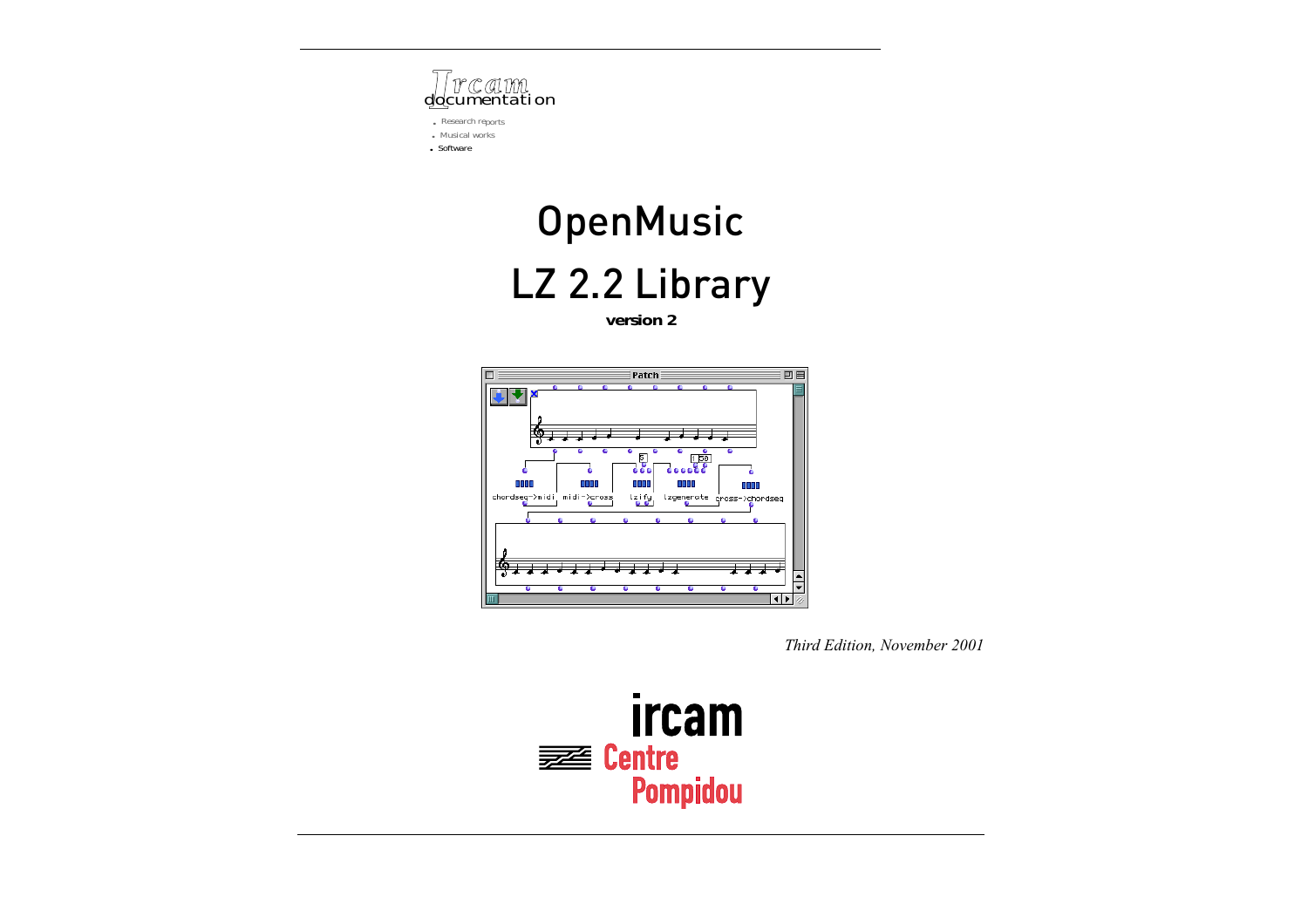© 2001, Ircam. All rights reserved.

This manual may not be copied, in whole or in part, without written consent of Ircam.

This documentation was written by Gérard Assayag and Olivier Lartillot, and was produced under the editorial responsibility of Marc Battier, Marketing Office, Ircam.

OpenMusic was conceived and programmed by Gérard Assayag and Carlos Agon.

The LZ library was originally conceived and programmed by Gérard Assayag. Version1 by G. Assayag. Versions 2 2.x by O. Lartillo. Statistical Model and algorithm by S. Dubnov and G. Assayag. Improvements by O. Lartillot

Third edition of the manual, November 2001.

This documentation corresponds to version 2.2 of the LZ library, and to version 2.0 or higher of OpenMusic.

Apple Macintosh is a trademark of Apple Computer, Inc. OpenMusic is a trademark of Ircam.

> Ircam 1, place Igor-Stravinsky F-75004 Paris Tel. 01 44 78 49 62 Fax 01 44 78 15 40 E-mail ircam-doc@ircam.fr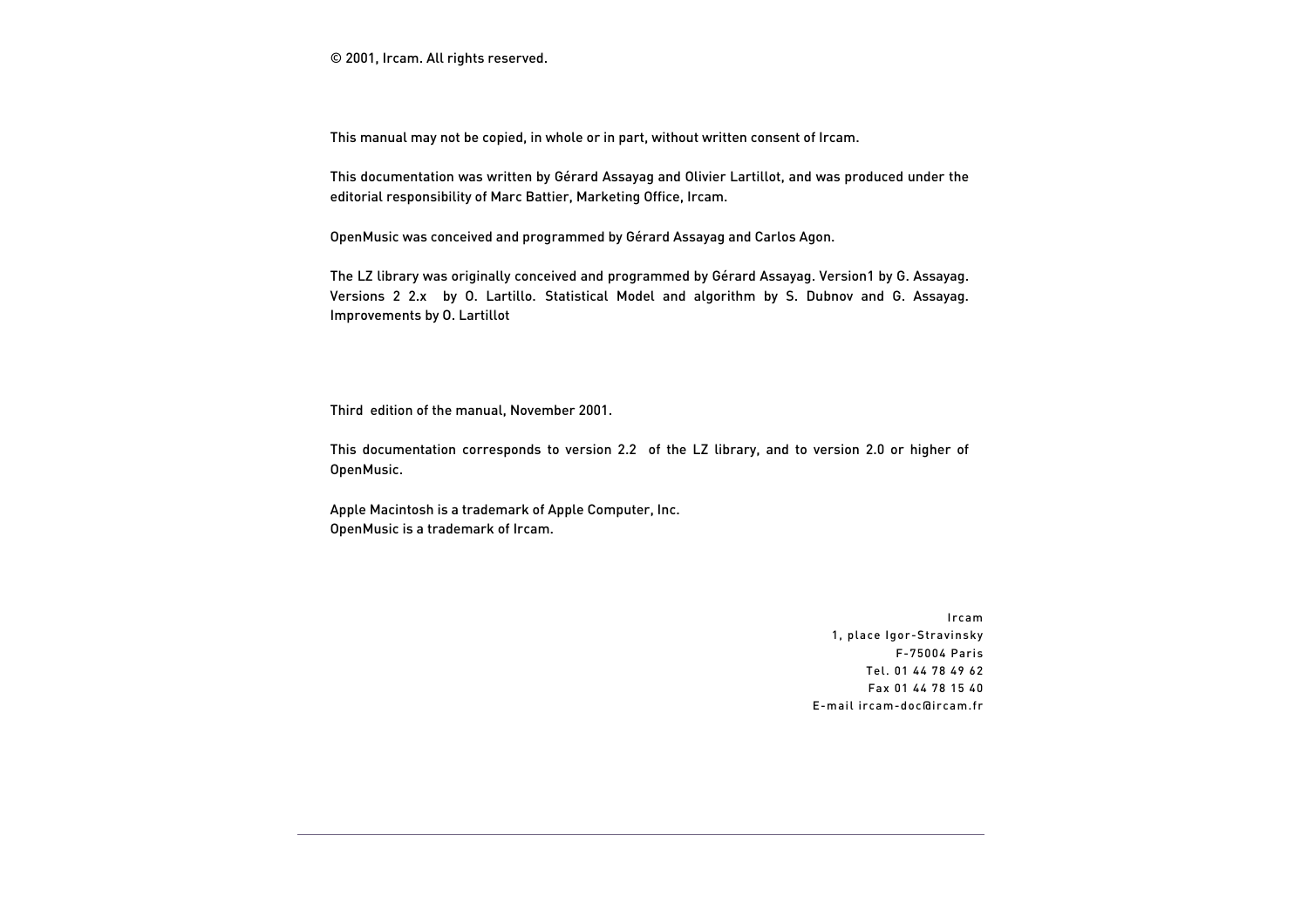# **Groupe d'utilisateurs Ircam**

L'utilisation de ce programme et de sa documentation est strictement réservée aux membres des groupes d'utilisateurs de logiciels Ircam. Pour tout renseignement supplémentaire, contactez :

Département de la Valorisation Ircam 1, Place Stravinsky F-75004 Paris France

Courrier électronique: bousac@ircam.fr

Veuillez faire parvenir tout commentaire ou suggestion à :

M. Battier Département de la Valorisation Ircam 1, Place Stravinsky, F-75004 Paris, France

Courrier électronique : bam@ircam.fr

http://www.ircam.fr/forumnet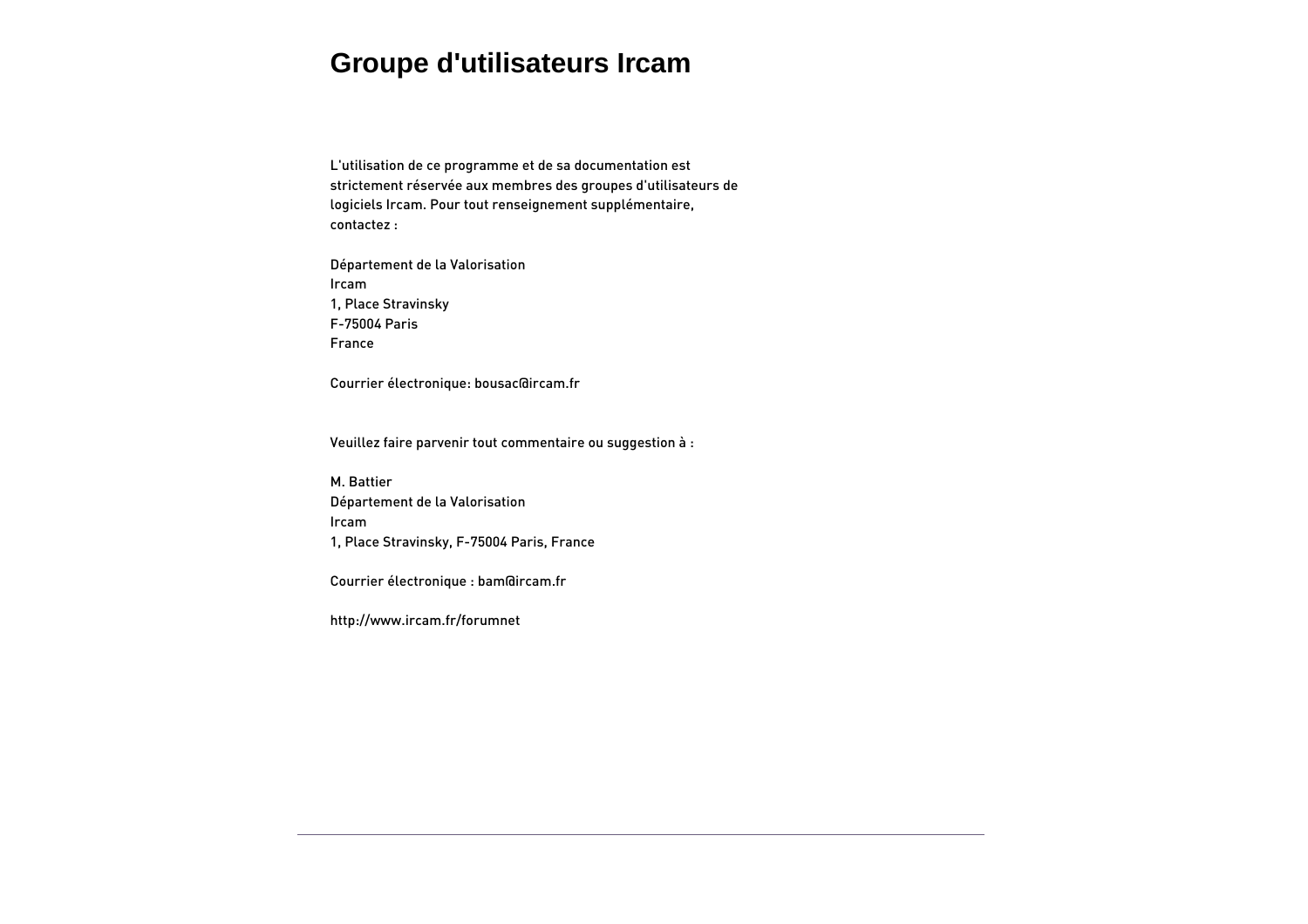

To see the table of contents of this manual, click on the Bookmark Button located in the Viewing section of the Adobe Acrobat Reader toolbar.

To move between pages, use Acrobat Reader navigations buttons or your keyboard's arrow keys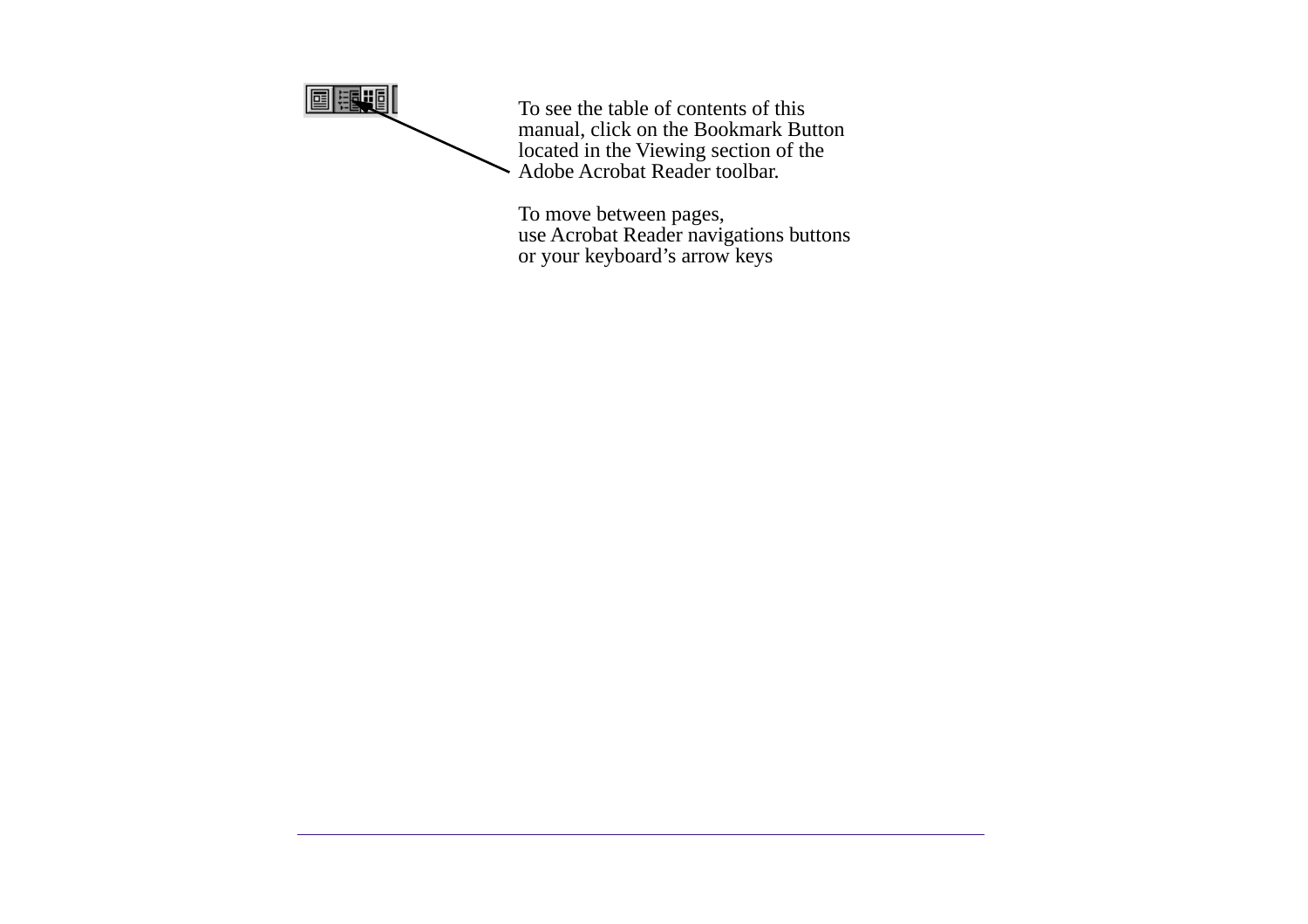# **Content**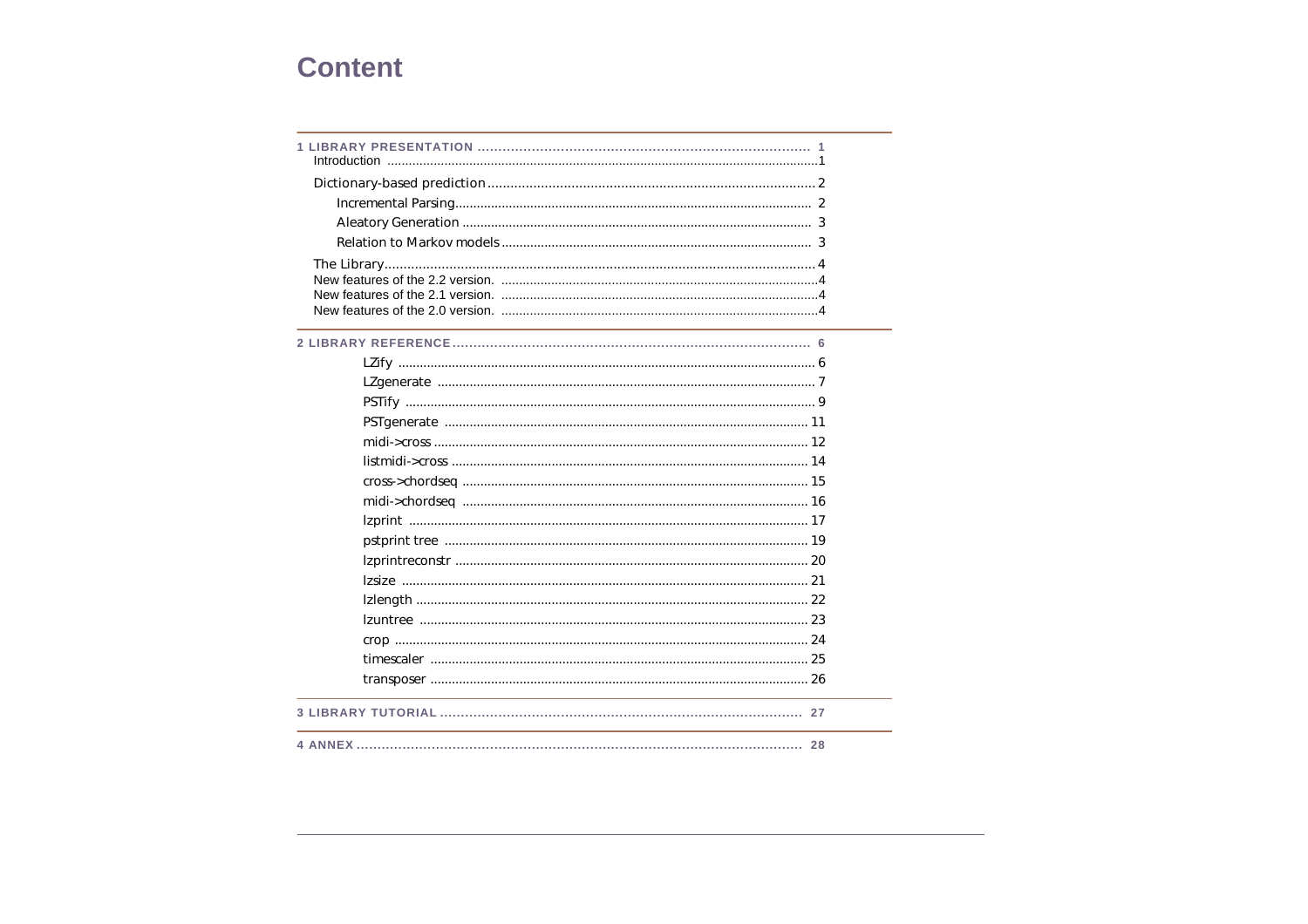# <span id="page-5-1"></span><span id="page-5-0"></span>**1.1. Introduction**

It is commonly admitted (see the long paper " Automatic Modeling of Musical Style" (ICMC.rtf)) that musical perception is guided by expectations based on the recent past context. Predictive theories are often related to stochastic models which estimate the probability for musical elements to appear in a given musical context, such as Markov chains, already used extensively in computer music. The main problem with these models is that the length of musical context (size of memory) is highly variable, ranging from short figurations to longer motifs. Taking a large fixed context makes the parameters difficult to estimate and the computational cost grows exponentially with the size of the context. We have designed a new model which builds a statistical representation of any polyphonic musical sequence, and then lets you generate variants of these sequences in the same style .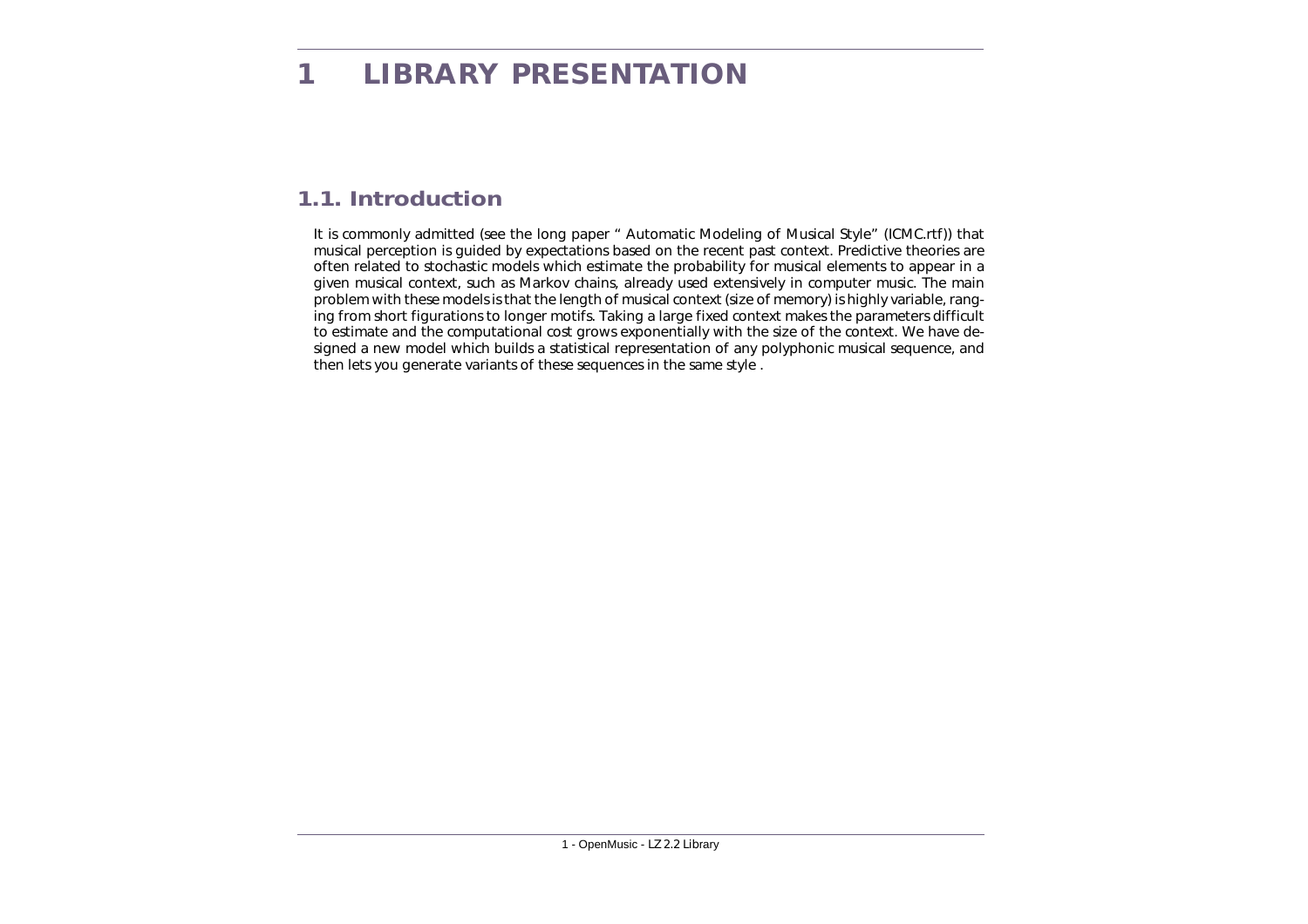# <span id="page-6-0"></span>**1.2. Dictionary-based prediction**

We use a dictionary-based prediction method, which parses an existing musical text into a lexicon of phrases/patterns, called *motifs*, and provides an inference method for choosing the next musical object following a current past *context*. The parsing scheme must satisfy two conflicting constraints. On the one hand, one wants to maximally increase the dictionary to achieve better prediction, but on the other hand, enough evidence must be gathered before introducing a new phrase, so that a reliable estimate of the conditional probability is obtained. The secret of dictionary-based prediction (and compression) methods is that they cleverly sample the data so that most of the information is reliably represented by few selected phrases. This could be contrasted to better known Markov models that build large probability tables for the next symbol at every context entry. Although it might seem that the two methods operate in a different manner, it is helpful to understand that basically they employ similar statistical principles.

### <span id="page-6-1"></span>**1.2.1. Incremental Parsing**

We chose to use an incremental parsing (IP) algorithm suggested by Lempel and Ziv [LZ78]. IP builds a dictionary of distinct motifs by sequentially adding every new phrase that differs by a single next character from the longest match that already exists in the dictionary. For instance, given a text {ababaaabaabbabba…}, IP parses it into {a, b, ab, aa, aba, abb, abba…} where motifs are separated by commas. The dictionary may be represented as a tree, each node being one particular symbol, and each branch being one characteristic motif. For our example, we get :



Figure 1 : the tree resulting from the LZ analysis of the sequence {ababaaabaabbabba...}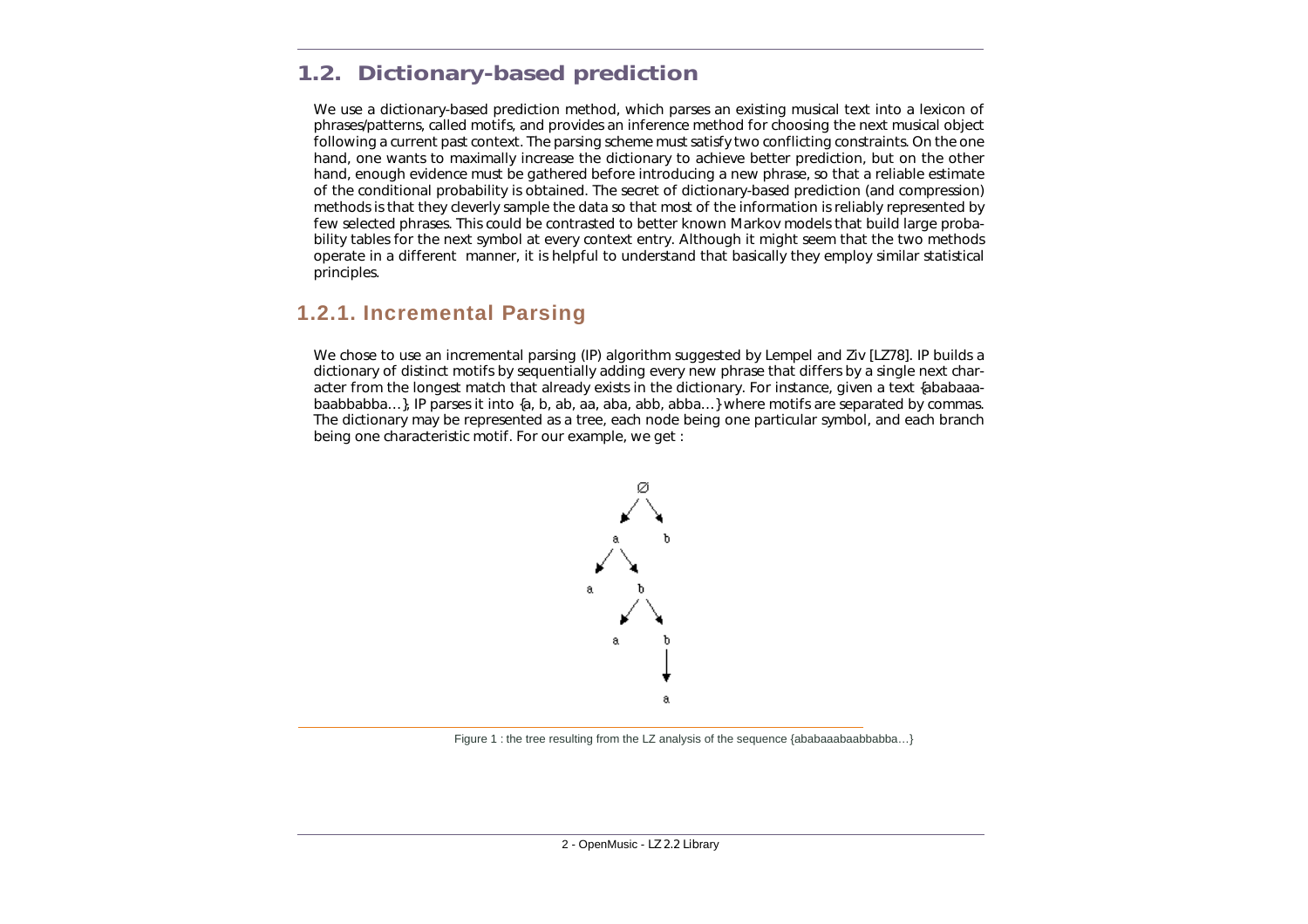### <span id="page-7-0"></span>**1.2.2. Aleatory Generation**

The dictionary, which is the result of the "style" analysis by Incremental Parsing, may be used to generate new instances of this "style". At each step of the generation phase, we try to identify as many last symbols as possible - that have just been generated - with one subbranch of the tree that is not a complete branch. The final node of this subbranch will be called the *context* of this step of the generation phase. For example, if we have already generated the sequence "aabbbaababbab" and if we would like to add another symbol, following the style modelized by the tree displayed fig. 1, we see that the subbranch {b} contains the last generated sequence {b}. The trouble is, this branch is complete so we have to choose another subbranch. We see also that the subbranch {ab} contains the last generated sequence {ab} and is not a complete branch. And we also remark that we cannot find a longer subbranch that contains a part of the last generated sequence. So the context is the node "b" of the subbranch {ab}.

This context contains one or several children. The choice of the next generated symbol is simply the stochastic choice of one of these children, each of them having a probability proportional to the size of the subtree under this child, that is to say the number of nodes in the subtree whose root is this child. In our example, the two candidate children are "a" whose subtree size is 1, and "b" chose subtree size is 2. So the choice of the next symbol is the result of the stochastic choice between "a" with probability 1/3 and "b" with probability 2/3.

### <span id="page-7-1"></span>**1.2.3. Relation to Markov models**

An interesting relation between Lempel-Ziv and Markov models was discovered by [WIL91] when considering the length of the context used for prediction. In IP every prediction is done in the context of earlier prediction, thus resulting in a sawtooth behavior of the context length. For every new phrase the first character has no context, the second has context of length one, and so on. In contrast, the Markov algorithm makes predictions using a totally flat context line determined by the order of the model. Thus, while a Markov algorithm makes all of its prediction based on 3- or 4-character contexts, the IP algorithm will make some of the predictions from lower depth, but very quickly it will exceed the Markov constant depth and use a better context. Our experiments show that this IP scheme, along with the appropriate linear representation of music, provides with patterns and inferences that successfully match musical expectation.

Another important feature of the dictionary-based methods is that they are "universal". If the model of the data sequence was known ahead of time, an optimum prediction could be achieved at all times. The difficulty with most real situations is that the probability model for the data is unknown. Therefore one must use a predictor that works well no matter what the data model is. This idea is called "universal prediction" and it is contrasted to Markov predictors that assume a given order of the data model. Universal prediction algorithms make minimal assumptions on the underlying stochastic sources of musical sequences. Thus, they can be used in a great variety of musical and stylistic situations. Our IP based predictor is one such example of universal predictor. This differs also from knowledge-based systems, where specific knowledge about a particular style has to be first understood and implemented [COP96].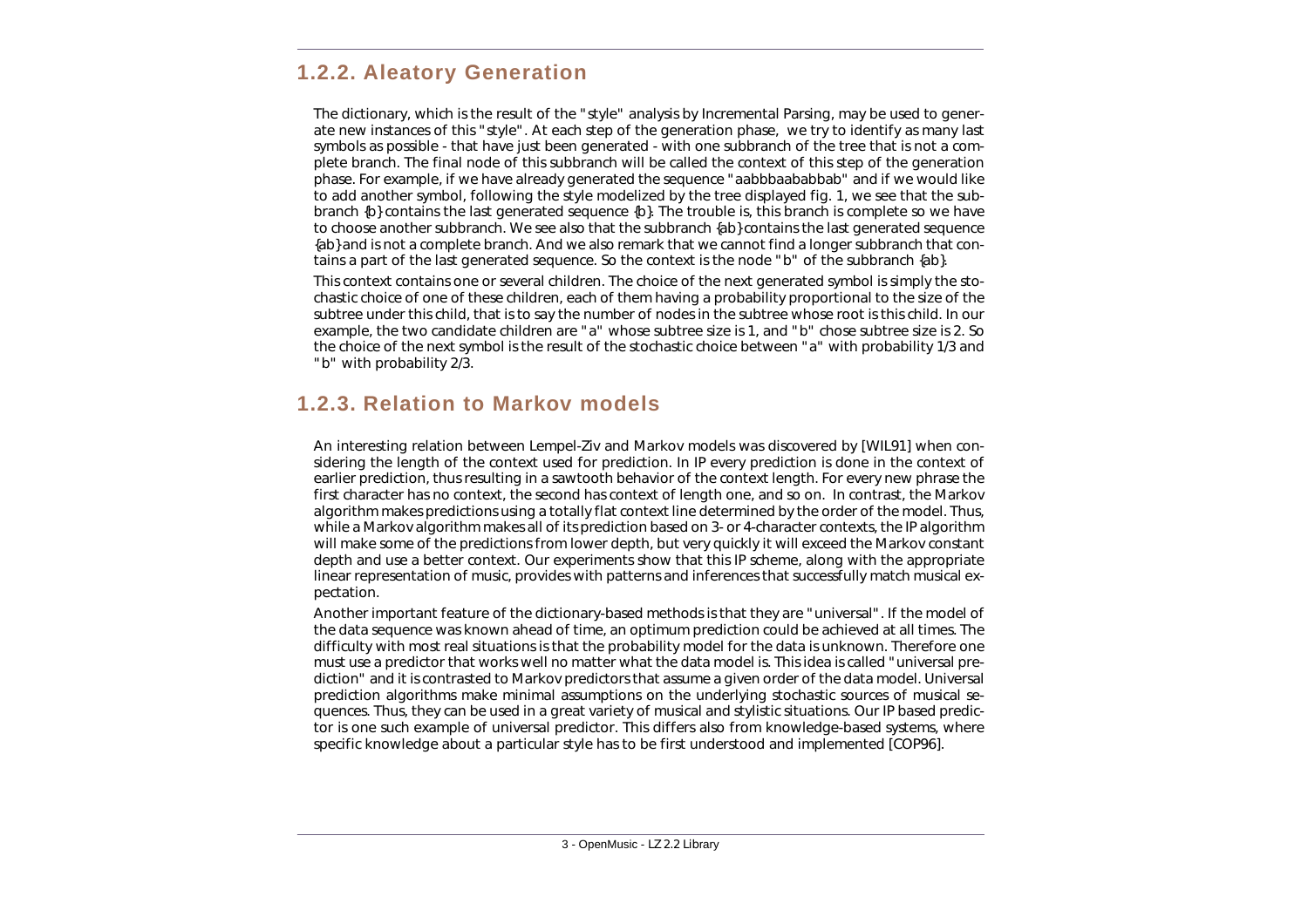# <span id="page-8-0"></span>**1.3. The Library**

The library itself is extremely simple to use. It is based upon 4 main functions : *Lzify*, PSTify *Lzgenerate* and PSTgenerate. *Lzify* and PSTify will take a Midifile and build the motif dictionary, while *Lzgenerate* and PSTgenerate will take that dictionary as input and generate a new sequence that behaves statistically like the original (a *variant*).

There are 2 way to use this : with a single midifile or with a set of midifile concatenated. In the last case, the dictionary will be considered as a compressed representation of the *motivic* space set up by these midifiles. Thus *Lzgenerate* and PSTgenerate in that case will build a kind of interpolated path into that space (see Patch Example 3).

The *Lzify* and PSTify functions analyze strings of symbols. So a chord-seq or a midi-file, in order to be analyzed by this function, has to be translated into a string of symbols by the function *midi->cross*.

Similarly, once the *Lzgenerate* or *PSTgenerate* function has generated a sequence of symbols, it has to be translated into a chord-seq by the *cross->chordseq* function in order to be displayed by a chord-seq object.

# <span id="page-8-1"></span>**1.4. New features of the 2.2 version.**

The LZ algorithm has been significantly improved. Now the generation is significantly better. You don't need to use *MinPast* and *MinComplex* to get good musical resuts any more !

A new set of operatos, called PST, that behave like LZ but in a more precise way. The trouble is, it is slower too. The new objects are*PSTify*, *PSTgenerate* and *PSTprint*.

# <span id="page-8-2"></span>**1.5. New features of the 2.1 version.**

Each time a patch is loaded, the *lzify* boxes are automatically unlocked. Indeed, it is more convenient and faster to compute their information again than loading them. In the same way, every duplicated *lzify* box is automatically unlocked.

A bug has been fixed in the duration quantization algorithm taken from *OMKant* library. And this algorithm is not called any more when you do not need it.

# <span id="page-8-3"></span>**1.6. New features of the 2.0 version.**

In this new version, it is possible to analyze not only monodies or superposition of monodies, but also complex polyphonies, containing chords, melodies, or anything else.

This new *midi->cross* function also features a toolbox of functions that can simplify the original text in order to ease the analysis phase.

This new version introduces the concept of *analysis information* and *synthesis information*. Each symbol of the original sequence can be splitted into a couple of two symbols : an *analysis symbol* that will be used by the Incremental Parsing algorithm, and a *synthesis symbol* that contains other information that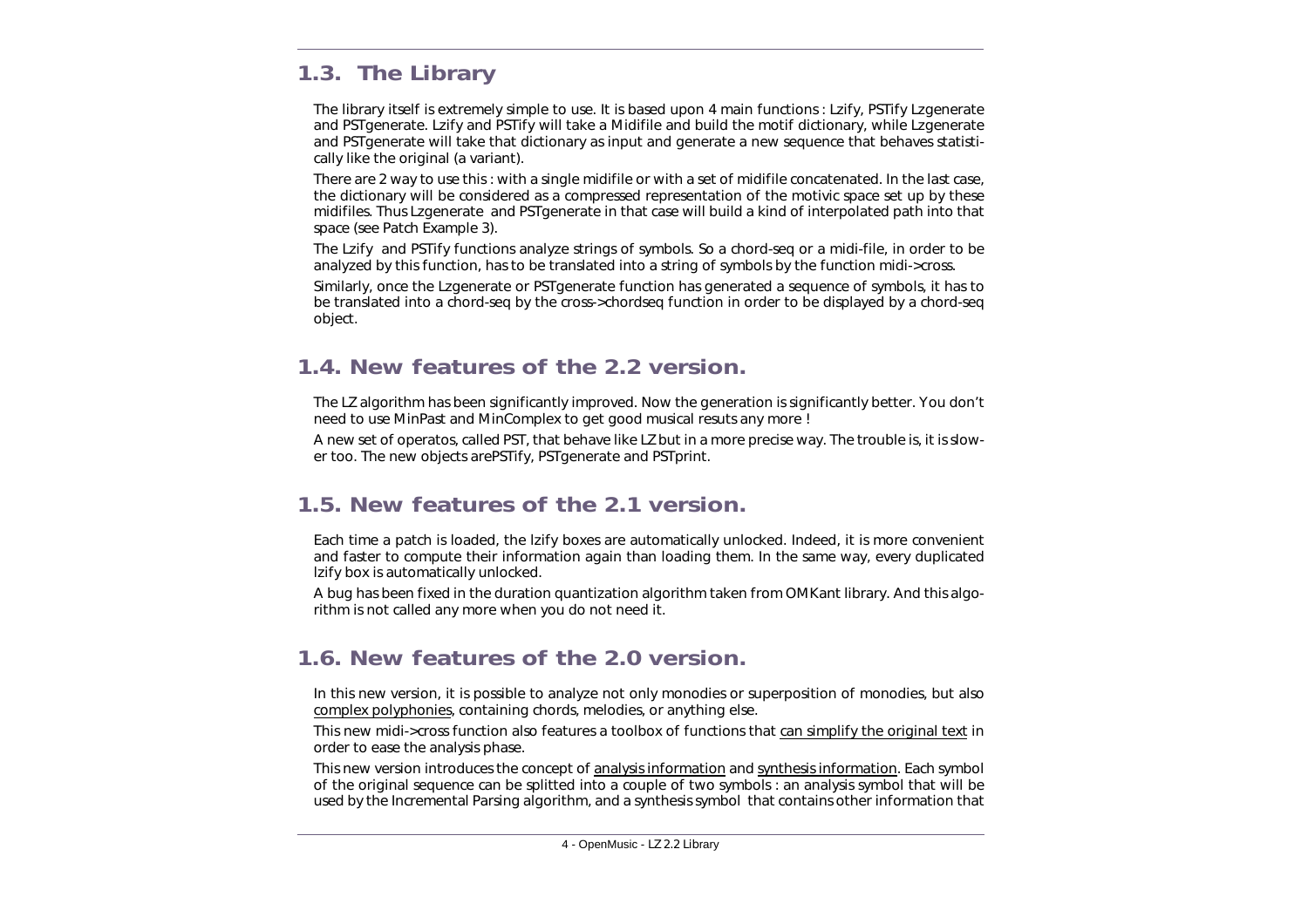will be added to the generated analysis symbols. For example, you can analyse only the pitch of the notes (this will improve this analyse because there will be much more redondance), but keep in mind the duration of the notes, in order to put it again into the generated symbols.

It is possible to constrain the generation phase to avoid *failures*. Indeed, sometimes, at some steps of the generation phase, there may be no context at all (the last generated symbols do not belong to any branch of the tree). In this case, the generation algorithm is able to decide to go back to a previous step of the generation and try another symbol, until it succeeds.

Is is also possible to escape from looping states during the generation phase. Indeed, the *Lzgenerate* may sometimes generate infinite loops, for example infinite trills. The algorithm is now able to detect this kind of loops and dec

ide to escape from it by taking into account, when choosing the context, not only the longest past but also shorter pasts.

The generated sequence can begin by a predefined sequence (an *incipit*).

It is also possible to define any personal constraint that has to be true at each step of the generation phase.

The new version analyzes not only MIDI files, but also chord-seqs.

The tree can be explicitly displayed in the Listener by the *lzprint* function. It is also possible to get particular information like the number of nodes of the tree (*lzsize*), the size of the longest branch (*lzlength*) of the tree or to display one by one all the branches of the tree (*lzuntree*).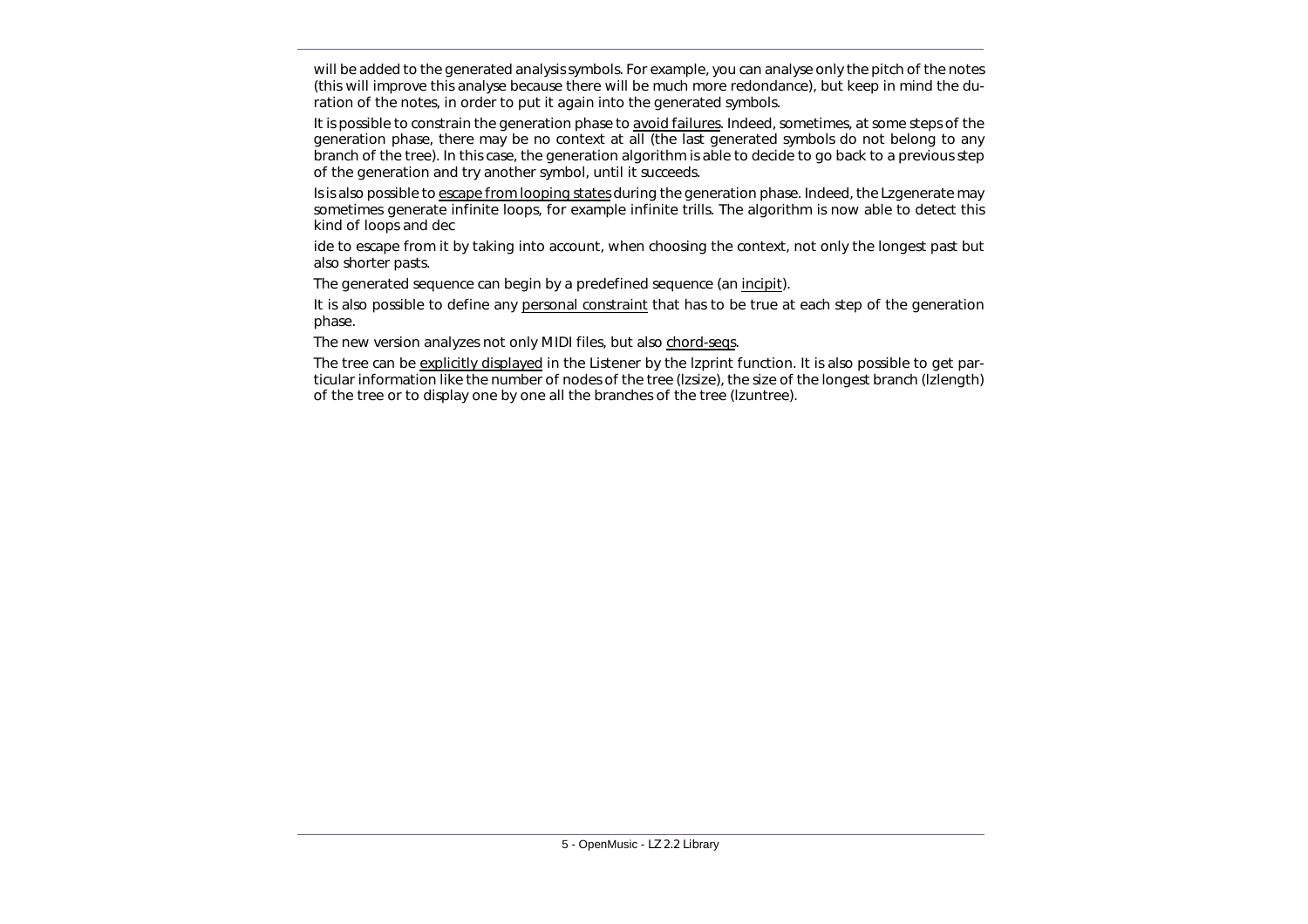# <span id="page-10-0"></span>**2 LIBRARY REFERENCE**

(see the long paper " Automatic Modeling of Musical Style ", ICMC.pdf) Arguments inside brackets are optional.

### <span id="page-10-1"></span>**LZify**

LZify *text niter (type)*

Builds a pattern dictionary containing a statistical model.

#### **Inputs**

| text | list of anything. |
|------|-------------------|
|      |                   |

*niter* integer >=1.

**type** a list containing : a function selecting the analysis information inside a symbol. a function selecting the synthesis information inside a symbol.

a function that reconstructs the symbol from analysis and synthesis information (will be used by *LZGenerate*).

### **output**

a LZ continuation tree.

a LZ pattern tree.

### **description**

*LZify* takes a list of anything considered as an ordered sequence. It then builds a pattern dictionary that encodes patterns of various lengths discovered over this sequence, as well as the conditional probabilities that a certain pattern be followed by certain elements. If *niter* is greater than 1, the analysis of the sequence is iterated *niter* times, each time skipping the next element on the left of the sequence. *niter*>1 increases the number of patterns discovered. It is equivalent to analyzing a longer sequence, thus increasing the statistical properties (redundancy). Empirical experience shows that *niter* = 4 is good value for such data as bach-like counterpoint or jazz chorus.

Then *LZify* builds the continuation tree. This tree is another representation of the pattern dictionary, suited to generation features : the branch are reversed, in order to ease the search for the maximum context, and the continuations of each context are explicitly represented, linked with their corresponding probabilities.

In the 2.0 version, if you lock this object, saving, loading or copying this required a significant amount of time, because all the trees would be saved or duplicated. That is why, in the 2.1 version, this object is automatically unlocked each time the patch is loaded or when the box is duplicated.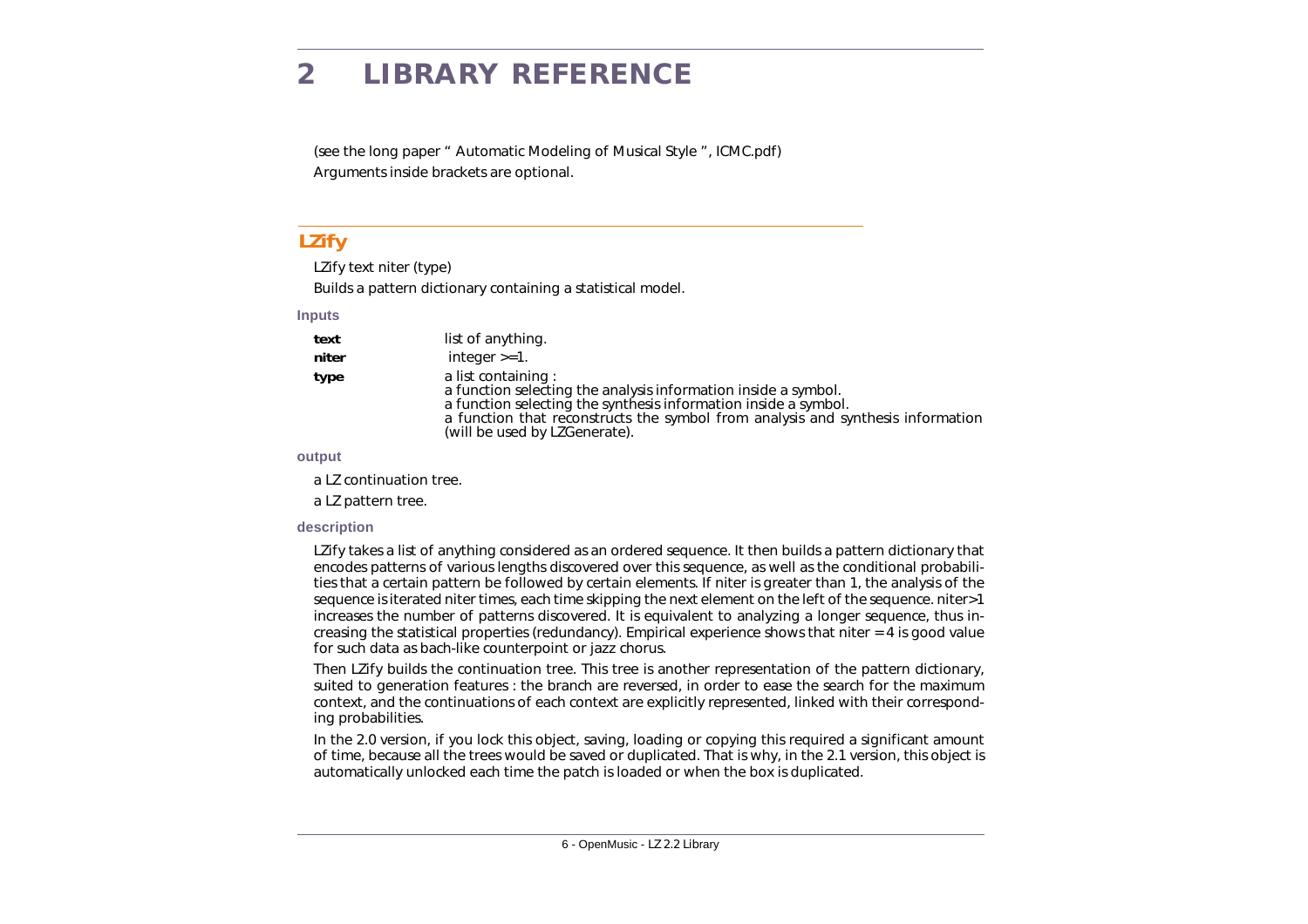### <span id="page-11-0"></span>**LZgenerate**

LZgenerate *dict maxpast length (mostprobable minpast mincomplex incipit1 incipit2 reconstr strategy constraints equiv1 equiv2)*

Generates a new sequence following the model of a given LZ continuation tree (generated by the *LZify* function).

#### **Inputs**

| dict            | a LZ continuation tree generated by the LZify function.                                                                                              |
|-----------------|------------------------------------------------------------------------------------------------------------------------------------------------------|
| maxPast         | nil or integer. maximum length of the context. If nil: no maximum past constraint.                                                                   |
| Length          | integer, >=1. length of the sequence to be generated.                                                                                                |
| mostprobable    | if not true, inverse all the probability distributions (the less probable one becomes<br>the most probable one).                                     |
| minPast         | integer, $>=0$ . minimum length of the context.                                                                                                      |
| minComplex      | integer, >=0. minimum size of the subLZtree of each context.                                                                                         |
| incipit1        | list. a sequence of analysis symboles that will be the beginning of the generated<br>analysis sequence.                                              |
| <i>incipit2</i> | list. a sequence of synthesis symboles that will be the beginning of the generated<br>synthesis sequence.                                            |
| reconstr        | a function that reconstructs the symbol from analysis and synthesis information. If<br>nil, the predefined (in <i>LZify</i> ) fonction will be used. |
| strategy        | function that chooses new synthesis information according to its last evolution.                                                                     |
| constraints     | constraint function of the last generated analysis information and last generated<br>sequence, both reversed.                                        |
| equiv1          | function that compares a symbole at the root of the tree with the last generated<br>one.                                                             |
| equiv2          | function that compares a symbole with any in the tree.                                                                                               |
|                 |                                                                                                                                                      |

**output**

a list of events in the same alphabet as the analyzed sequence.

#### **description**

After building a pattern dictionary using *LZify*, *LZGenerate* may be used to generate a new sequence that imitates the statistical behaviour encoded into the dictionary. If a list of <something> had been analyzed by LZify, the result will be a new list of <something>.

At a every point of the generation, LZGenerate looks at the longest sequence of last generated elements that belongs to the LZ tree (even those that do not start exactly from the root).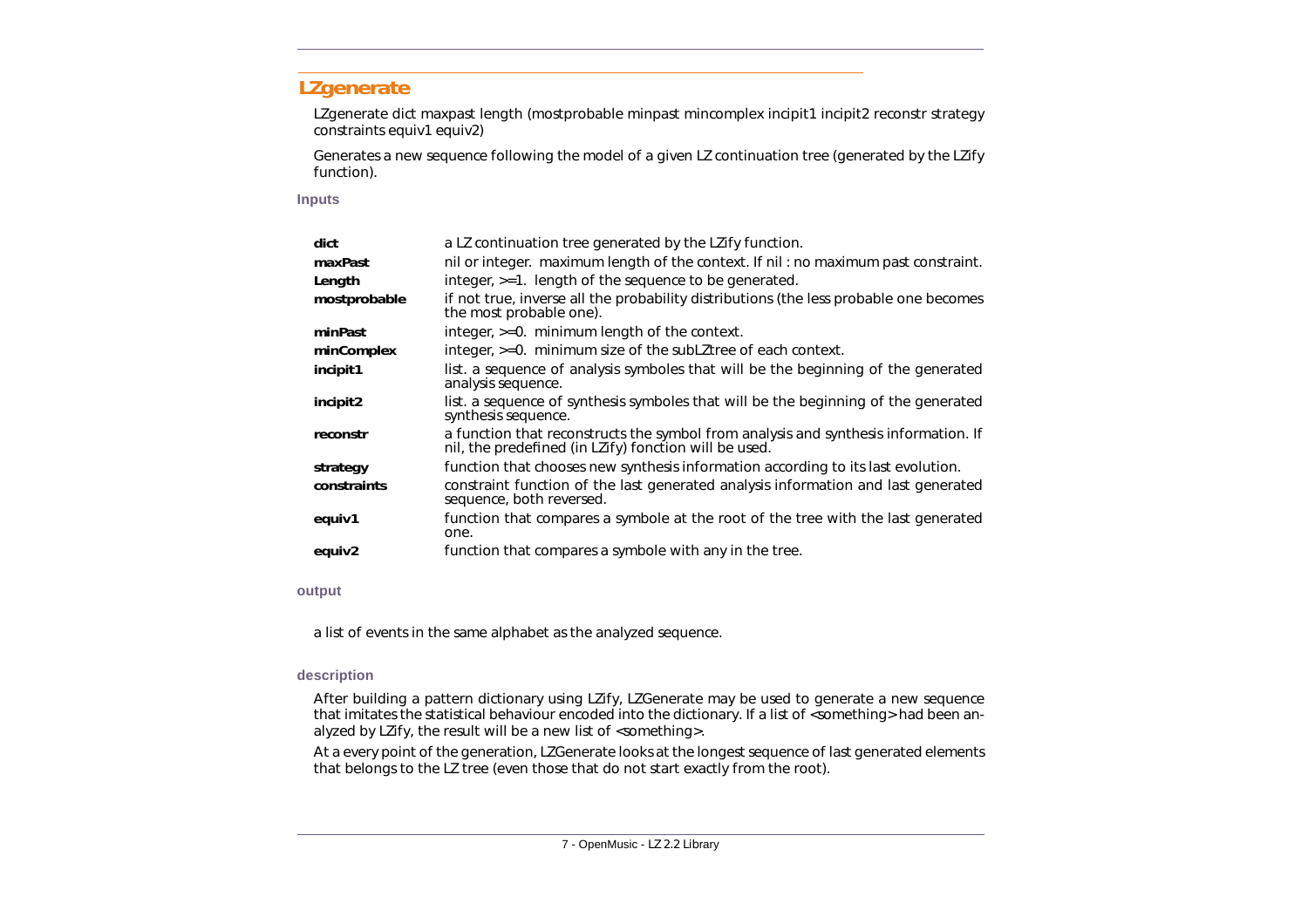It then checks the conditional probabilities associated with that pattern (or context) , then generates a new element with regard to the probability. It then adds this element to the right of the generated sequence, and iterates.

If *maxPast* in an integer, the length of the context must not exceed *maxPast*. That is to say, this limits the size of the memory of what LZGenerate has previously generated.

If, at a certain point of the generation, the length of the context is lower than *minPast*, then *LZGenerate* goes back one step before and generates another symbols until it respects the *minPast* constraint. It may go back as far as necessary. If no sequence can respect the constraint, *LZGenerate* returns *nil*.

Thanks to the *minPast* parameter, you can prevent *LZGenerate* from generating with no or little context. *minPast* = 1 is generally high enough. For *minPast* > 1, the constraint mat be too high : there may be no more possible result or only stationnary results.

If, at a certain point of the generation, the number of all the nodes of the tree that can be reached from now on (which is called the subtree generated by the present context) is lower than *minComplex*, then *LZGenerate* takes into account not only the continuation of the longest context, but also those of more little context, this in order to get out of this subtree. Thanks to the *minContext* parameter, you can prevent *LZGenerate* from getting stuck inside a little subtree.

Warning : if minPast value is set to 0 and if you specify either a positive minComplex value or a constraint, the generation algorithm will have to remember, at each generation step, a lot of information. In this case, the algorithm may need too much memory.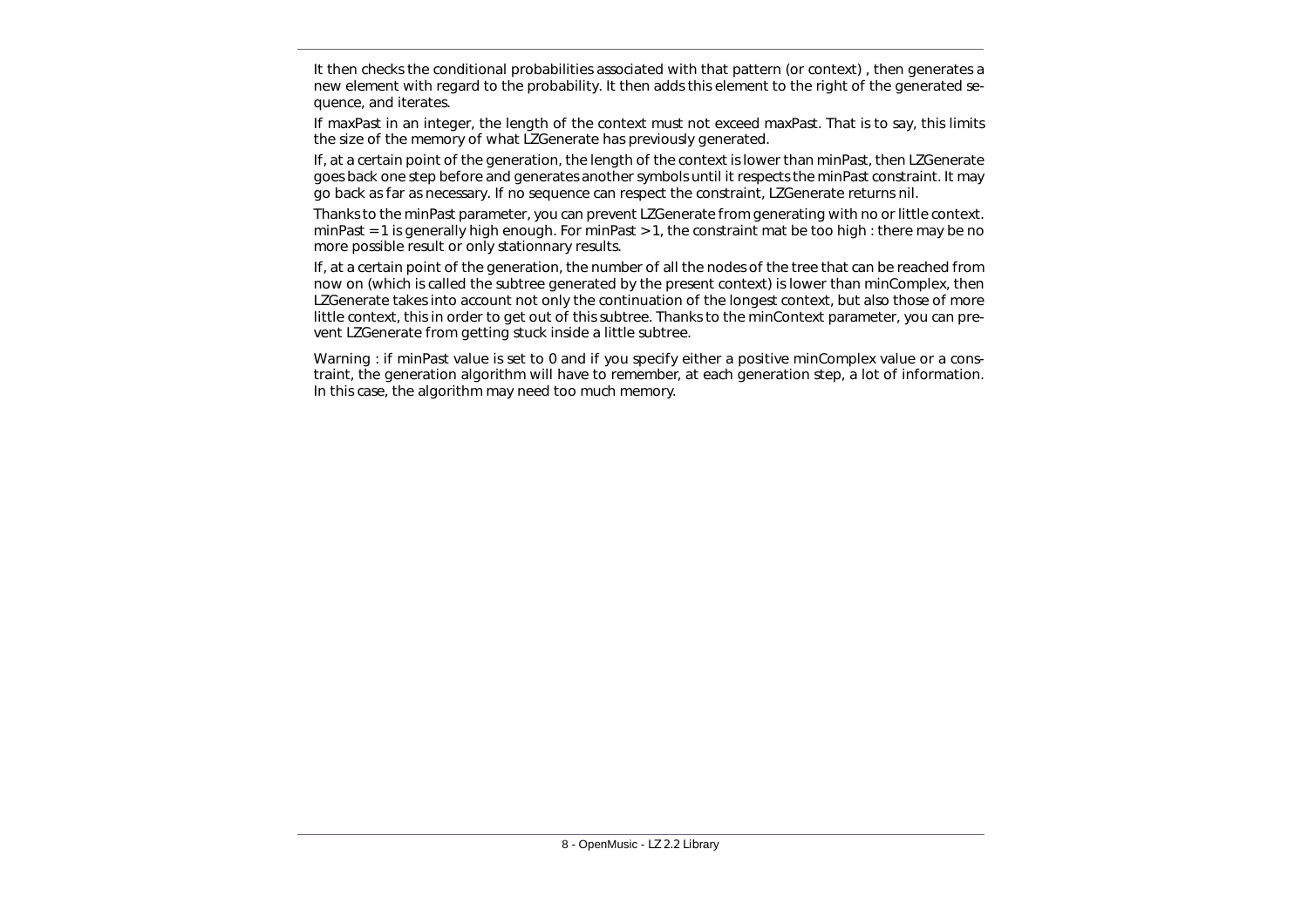### <span id="page-13-0"></span>**PSTify**

**PSTify** *text pmin a ymin r l (type)*

Builds a pattern suffix tree modeling the text.

#### **Inputs**

| text | list of anything.                                              |
|------|----------------------------------------------------------------|
| Pmin | min frequency.                                                 |
| a    |                                                                |
| ymin | min probability.                                               |
|      | quotient threshold.                                            |
|      | memory length.                                                 |
| type | a list containing:                                             |
|      | a function selecting the analysis information inside a symbol. |

a function selecting the synthesis information inside a symbol.

a function that reconstructs the symbol from analysis and synthesis information (will be used by *LZGenerate*).

#### **output**

a PST (Prediction Suffix Tree)

#### **description**

First, we define L to be the memory length of the PST, i.e. the maximal length of a possible string in the tree. We work out gradually through the space of all possible subsequences of length 1 through L, starting at single letter subsequences, and abstaining from further extending a subsequence whenever its empirical probability has gone below a certain threshold (Pmin), or on having reached the maximal L length boundary. The Pmin cutoff avoids an exponentially large (in L) search space. At the beginning of the search we hold a PST consisting of a single root node. Then, for each subsequence we decide to examine, we check whether there is some symbol in the alphabet for which the empirical probability of observing that symbol right after the given subsequence is non negligible, and is also significantly different (i.e. the quotient exceeds a certain threshold r) from the empirical probability of observing that same symbol right after the string obtained from deleting the leftmost letter from our subsequence. This string corresponds to the label of the direct father of the node we are currently examining (note that the father node has not necessarily been added itself to the PST at this time). Whenever these two conditions hold, the subsequence, and all necessary nodes on its path, are added to our PST.

The reason for the two step pruning (first defining all nodes to be examined, then going over each and every one of them) stems from the nature of PSTs. A leaf in a PST is deemed useless if its prediction function is identical (or almost identical) to its parent node. However, this in itself is no reason not to examine its sons further while searching for significant patterns. Therefore, it may, and does happen that consecutive inner PST nodes are almost identical.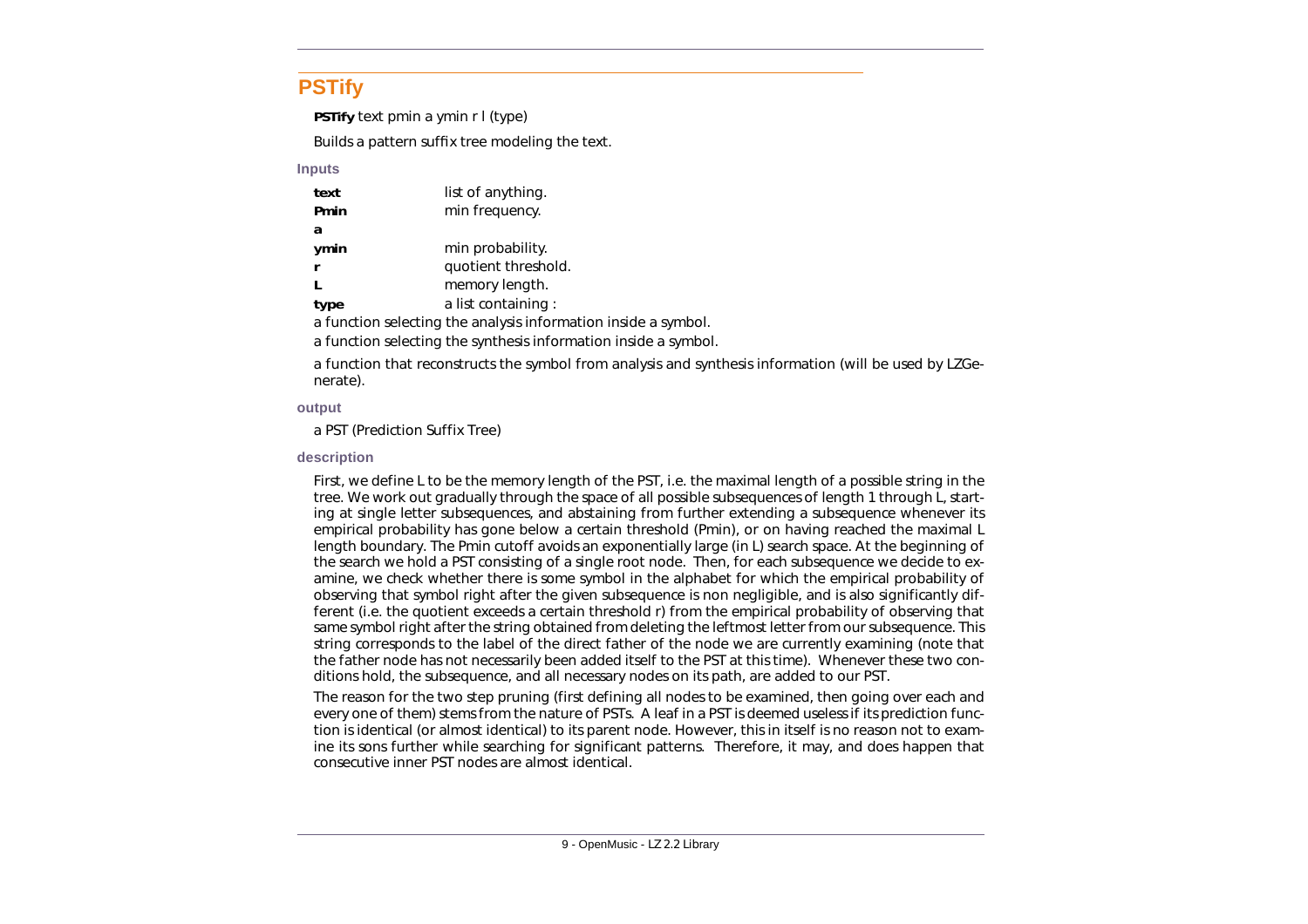Finally, the node prediction functions are added to the resulting PST skeleton, using the appropriate conditional empirical probability, and then these probabilities are smoothed using a standard technique so that no single symbol is absolutely impossible right after any given subsequence (even though the empirical counts may attest differently).

Here is the PST analysis of "abracadabra", with Pmin =  $0.1$ ,  $r = 2$ ,  $L = 10$  and a minimum smoothed probability of 0.01. For each node is associated the list of probabilities that the continuation be, respectively, a, b, c, d and r.

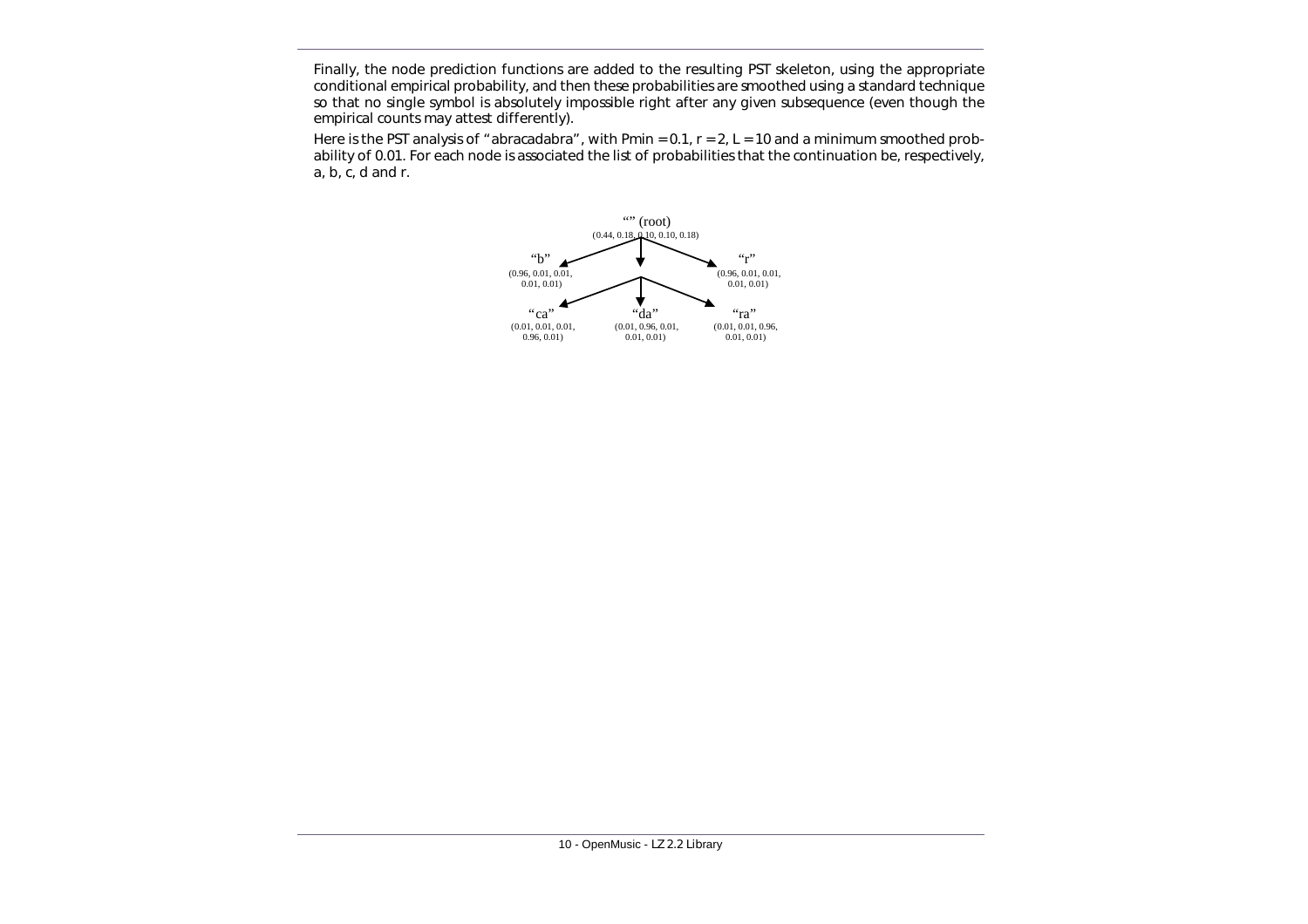### <span id="page-15-0"></span>**PSTgenerate**

**PSTgenerate** *dict length (minpast incipit1 incipit2 reconstr strategy constraints equiv1 equiv2)*

Generates a new sequence following the model of a given PST (generated by the *PSTify* function).

#### **Inputs**

| dict        | a PST generated by the PSTify function.                                                                                                       |
|-------------|-----------------------------------------------------------------------------------------------------------------------------------------------|
| Length      | integer, >=1. length of the sequence to be generated.                                                                                         |
| minPast     | integer, >=0. minimum length of the context.                                                                                                  |
| incipit1    | list. a sequence of analysis symboles that will be the beginning of the generated<br>analysis sequence.                                       |
| incipit2    | list. a sequence of synthesis symboles that will be the beginning of the generated<br>synthesis sequence.                                     |
| reconstr    | a function that reconstructs the symbol from analysis and synthesis information. If<br>nil, the predefined (in PSTify) fonction will be used. |
| strategy    | function that chooses new synthesis information according to its last evolution.                                                              |
| constraints | constraint function of the last generated analysis information and last generated<br>sequence, both reversed.                                 |
| equiv1      | function that compares a symbole at the root of the tree with the last generated<br>one.                                                      |
| equiv2      | function that compares a symbole with any in the tree.                                                                                        |
| output      |                                                                                                                                               |

a list of events in the same alphabet as the analyzed sequence.

#### **description:**

After building a pattern dictionary using PSTify, PSTGenerate may be used to generate a new sequence that imitates the statistical behaviour encoded into the dictionary.

If a list of <something> had been analyzed by PSTify, the result will be a new list of <something>.

At a every point of the generation, PSTGenerate looks at the longest sequence of last generated elements

that belongs to the PST.

It then checks the conditional probabilities associated with that pattern (or context) , then generates a new element with regard to the probability. It then adds this element to the right of the generated sequence, and iterates.

If, at a certain point of the generation, the length of the context is lower than minPast, then PSTGenerate goes back one step before and generates another symbols until it respects the minPast constraint. It may go back as far as necessary. If no sequence can respect the constraint, PSTGenerate returns nil.

Thanks to the minPast parameter, you can prevent PSTGenerate from generating with no or little context.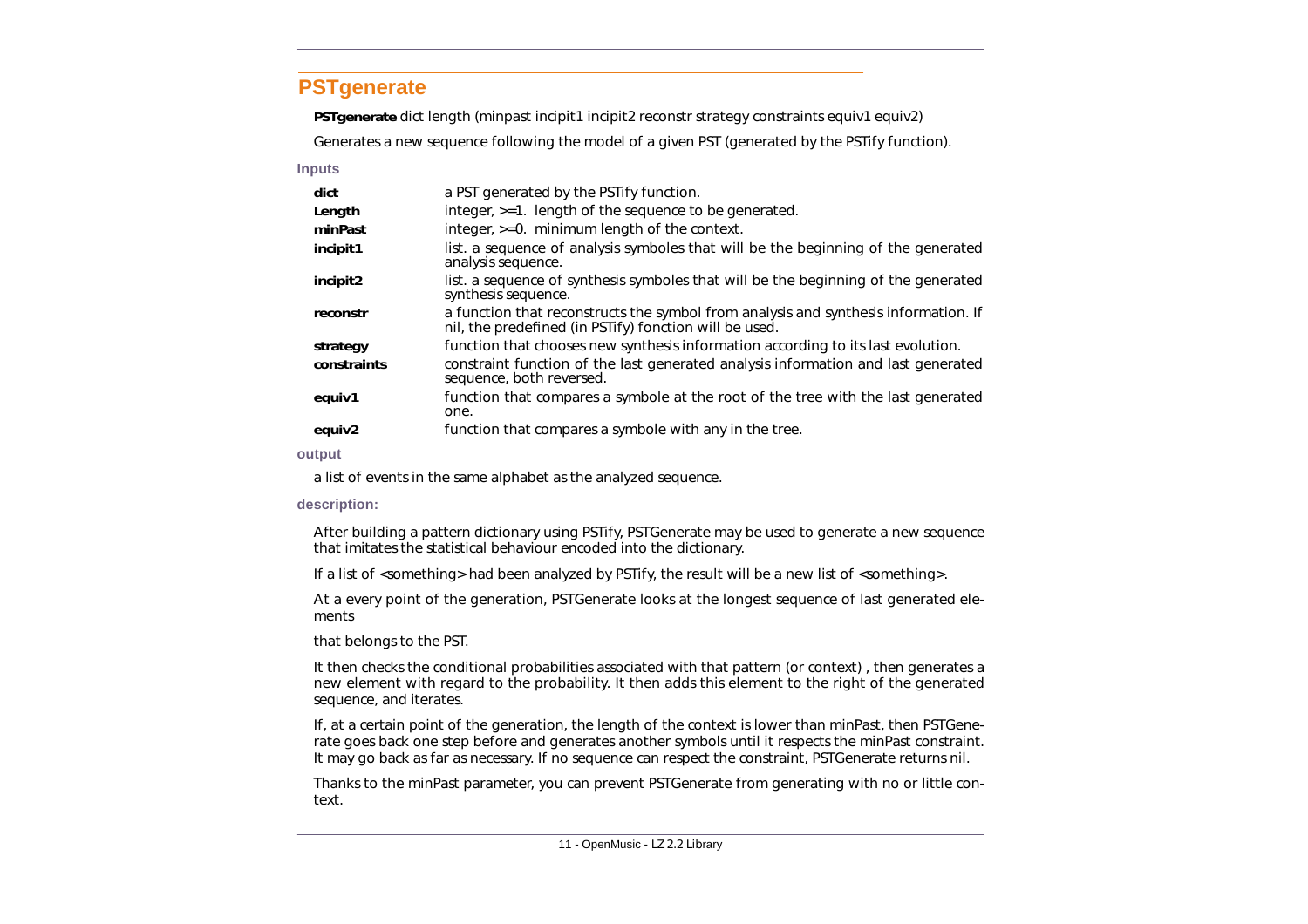### <span id="page-16-0"></span>**midi->cross**

**midi->cross** *midi-info (legatime arpegtime releastime staccatime toltime)*

Transforms the output of a MidiFile into a pitch/duration Cross-Alphabet sequence.

#### **Inputs**

| midi-info  | a MidiFile object from a midifile box, or a list from a mf-info box.                                   |
|------------|--------------------------------------------------------------------------------------------------------|
| legatime   | an integer or nil: maximum legato time, in ms. if nil: no time constraints for<br>legato filter.       |
| arpegtime  | an integer : minimum arpegio time, in ms.                                                              |
| releastime | an integer or nil: maximum release synchro time, in ms. if nil: infinite release-syn-<br>chro.         |
| staccatime | an integer or nil: maximum staccato time, in ms. if nil: no time constraints for stac-<br>cato filter. |
| toltime    | an integer : time tolerance of quantization, in percent.                                               |

#### **output**

a list of polyphonic slices.

### **description**

The cross-alphabet sequence is a list containing sublists of the form : (... ((*c1 c2* ... *cn*) *d*) ...)

where the *ci* are either 0 (empty canal) or a list of the form (*p1 p2* ... *pm*)

where the *pi* are pitches in midicents

and *d* is a duration in ms.

Each of this sublist encodes a polyphonic slice, containing a set of canals - which are sets of superposed pitches - and lasting for a certain duration. The concatenation of all these slices is musically equal to the original midi sequence.

This representation captures the essentials of the polyphonic/rythmic structure of the midifile. It is thus convenient to be given as input to the *LZify* function if you want to build a statistical model of a polyphonic piece from a midifile.

If you use then *LZgenerate* or its variants to generate an improvisation of the piece, you'll get again a pitch/duration cross-alphabet sequence. Then you'll need a function such as *cross->chordseq* to put your data back into a musical form.

Filters are designed to simplify the alphabet of symbols and the dictionnary of patterns :

Each time a new note is activated, the *legato* filter inspects the continuation of the sequence until the release of this note or until *legatime* msec. Any note that has been activated before the new note and that is released during the inspected part will then be released just when the new note is activated. Therefore, this filter discards intermediate states where two juxtaposed notes are superimposed during a very short time.

Each time a new note is activated, the arpeggio filter inspects the continuation of the sequence until *arpegtime* msec. Any note that was due to be activated during the inspected part will in fact be activated just when the former note is activated. Thus, this filter synchronizes arpeggios.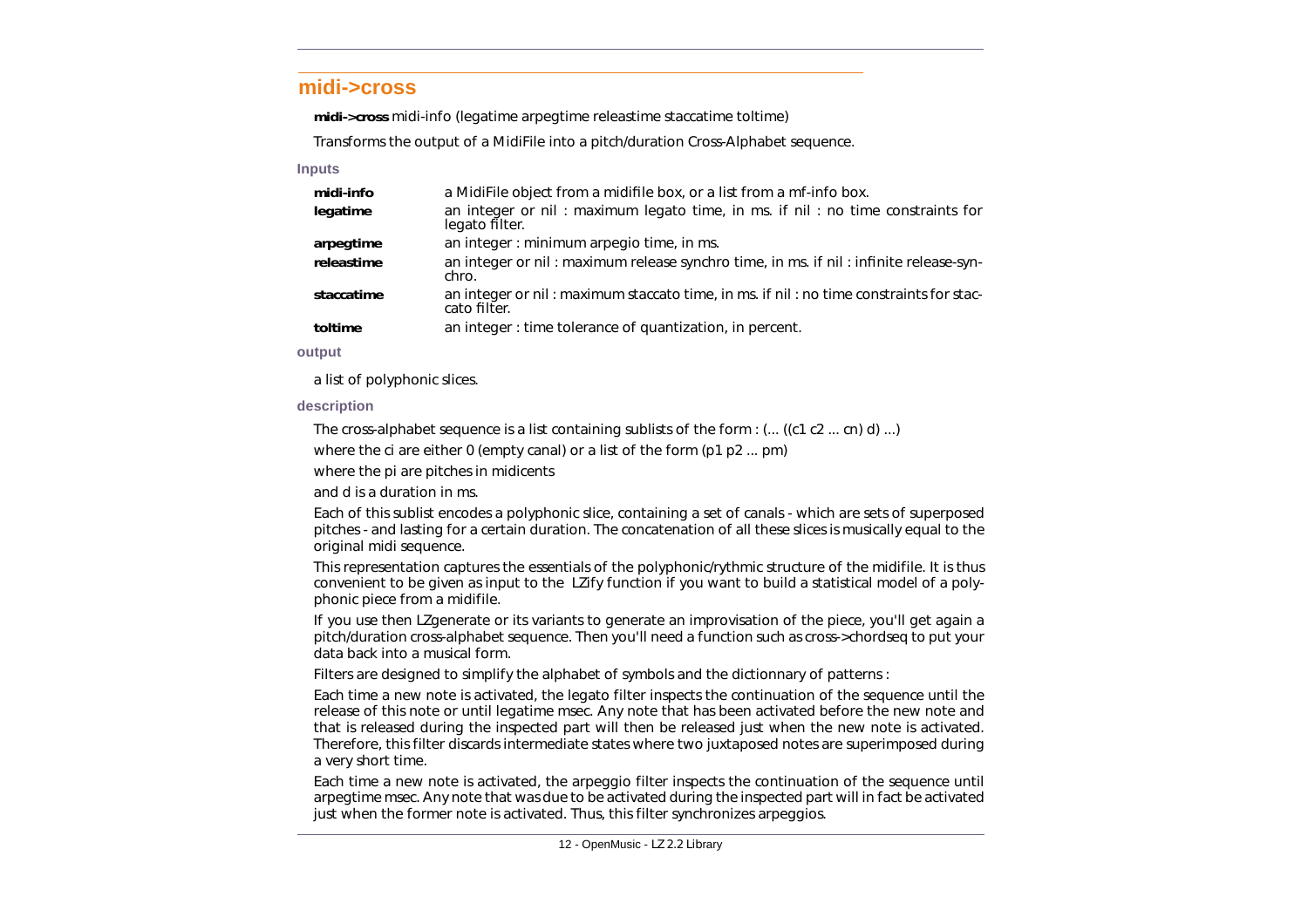Each time a note is released, the release synchro filter synchronizes all the following releases - until the activation of a new note or until *releastime* msec - at the date of the first release. Thus, this filter synchronizes note releases.

The *staccato* filter removes each release period, between two played periods, that lasts less than *staccatime* msec.

Finally, the duration of each symbol is quantified with the help of an OMKant library function : *makeregular*. This function accepts one particular parameter, here *toltime*, which specifies the percentage of error that is tolerated during the quantization.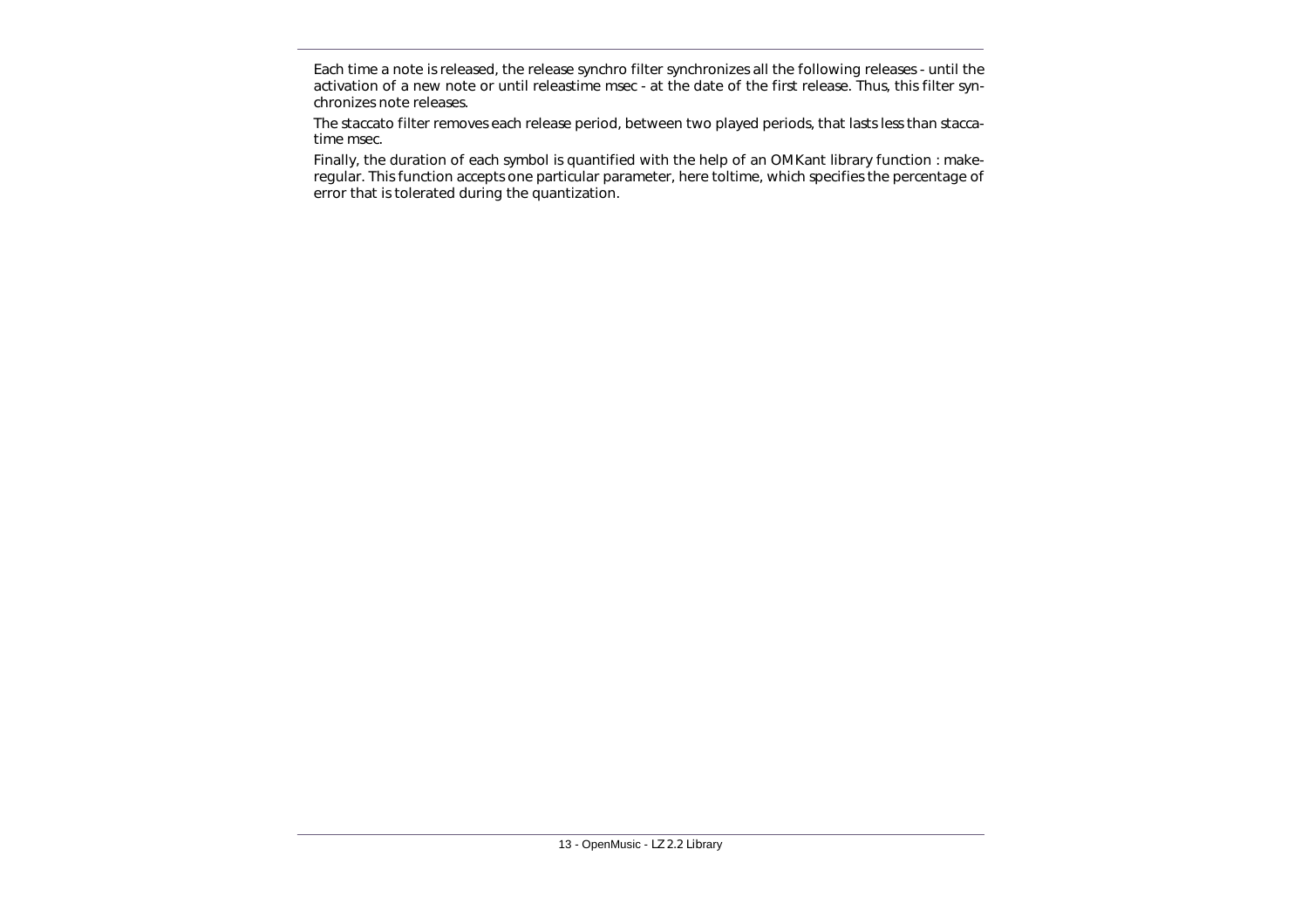### <span id="page-18-0"></span>**listmidi->cross**

**listmidi->cross** *midi-infos (legatime arpegtime releastime staccatime toltime)*

A version of *midi->cross* dedicated to a list of several midi files or midi informations instead of only one midi file or midi information.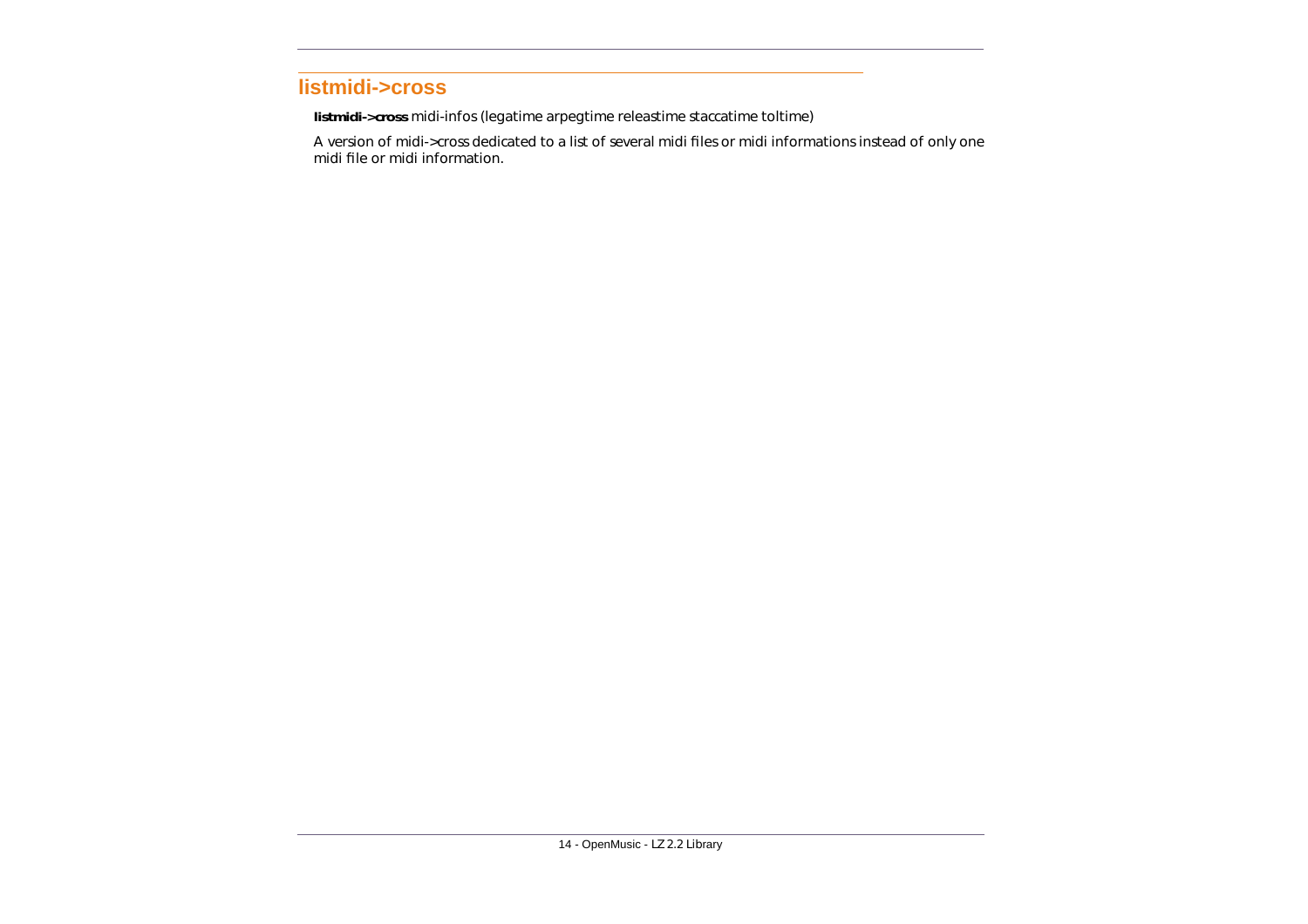### <span id="page-19-0"></span>**cross->chordseq**

**cross->chordseq** *cross time-coef*

Transforms a Cross-Alphabet sequence into a chord-seq.

#### **Inputs**

**cross** a pitch/duration cross-alphabet sequence generated by the function *midi->cross*. **time-coeff** float number > 0.0

#### **output**

a <chord-seq> object.

see *midi->cross*.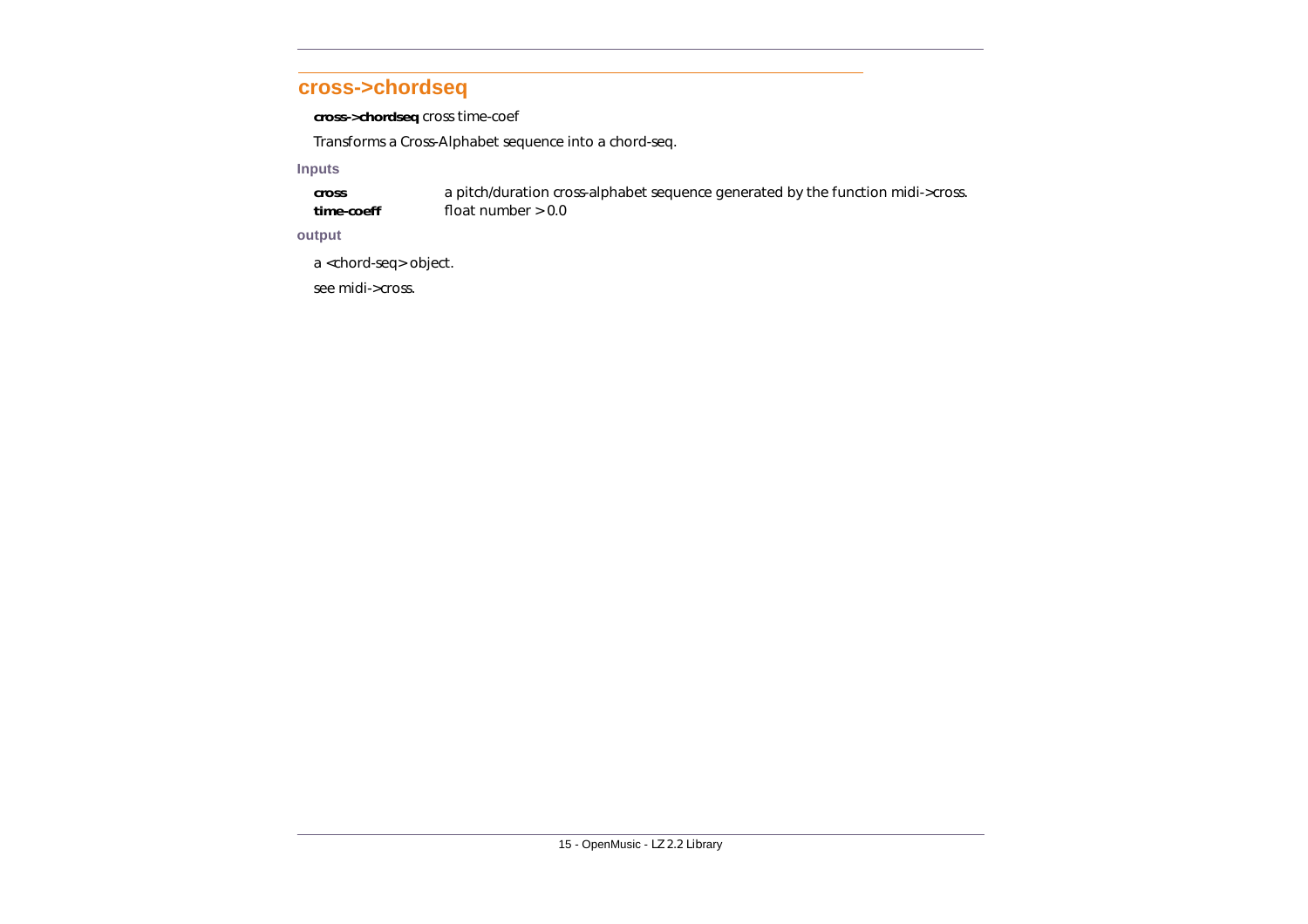### <span id="page-20-0"></span>**midi->chordseq**

#### **midi->chordseq** *midifile*

Converts the output of a *midifile* box, or the output of a *mf-info* box to a single *chord-seq* object. The tracks will be merged, and events occuring quasi-simultaneously will be grouped into chords with regards to the approximation parameter 'delta value' (ms) available in the preferences of OpenMusic.

### **chordseq->midi** *chordseq*

Transforms a *chord-seq* into a *mf-info*.

#### **input**

a Chord-Seq.

#### **output**

a mf-info.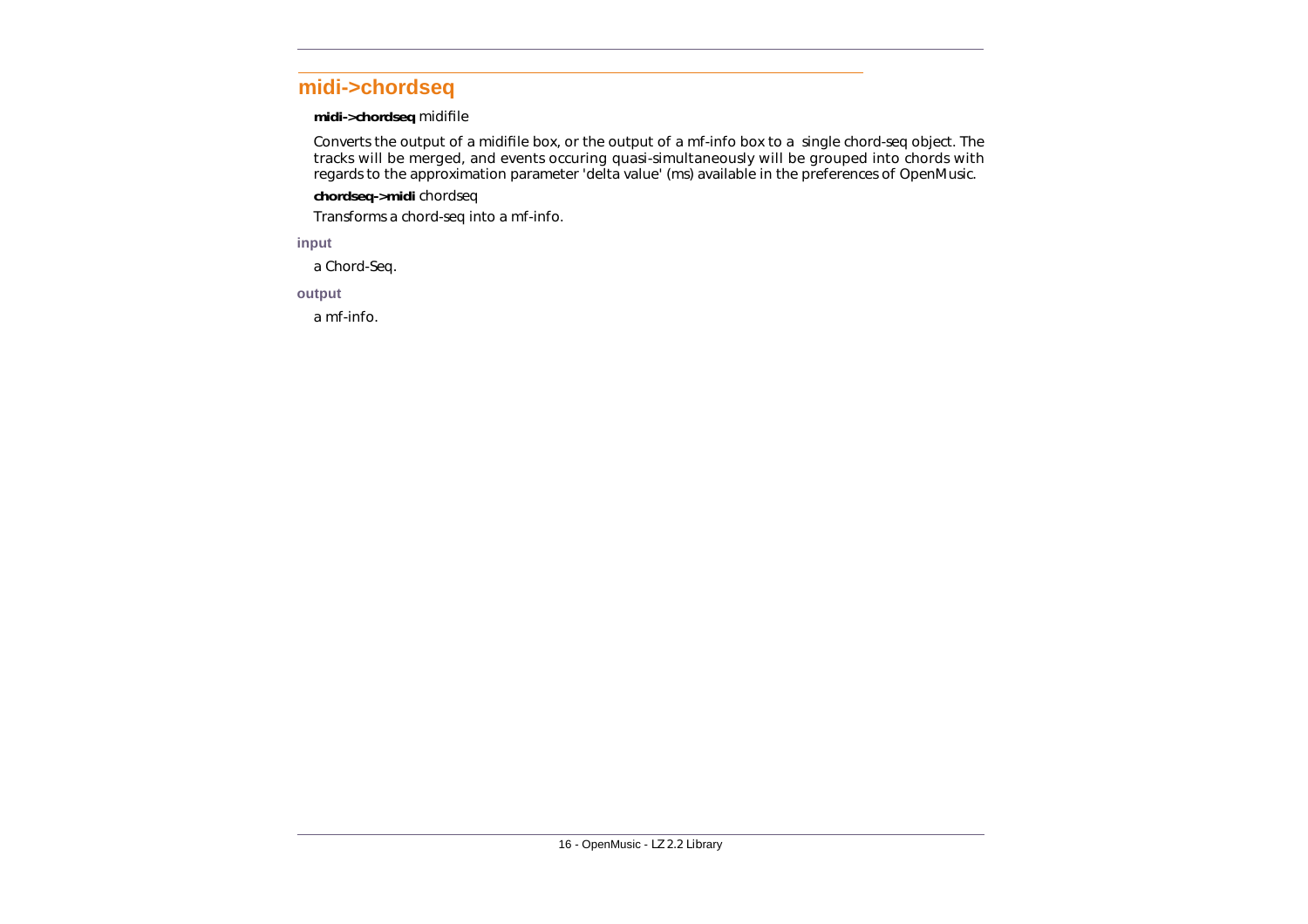### <span id="page-21-0"></span>**lzprint**

**lzprint** *tree*

Print a given pattern dictionnary.

**input :**

**tree** a LZ pattern tree or a LZ continuation tree generated by the *LZify* function.

### **output**

nil.

### **description**

Each line in the display of the tree features one node of the tree. The indentation of the line is proportional to the deepness of the node in the tree. For a continuation tree, each line features the analysis symbol, and between brackets, the sequence of synthesis symbols associated to the branch from the root of the tree to the node.

Let's consider again the previous exemple  $\{a,b,ab,aa,abba,abba...\}$ , and let's add for each analysis symbol a synthesis symbol. Suppose the synthesis sequence is {1, 2, 3 1, 2 3, 1 2 3, 1 2 3, 1 2 3 1…}. If we add the synthesis symbols in the tree, we get :



Figure 2 : The pattern tree of an analysis/synthesis example.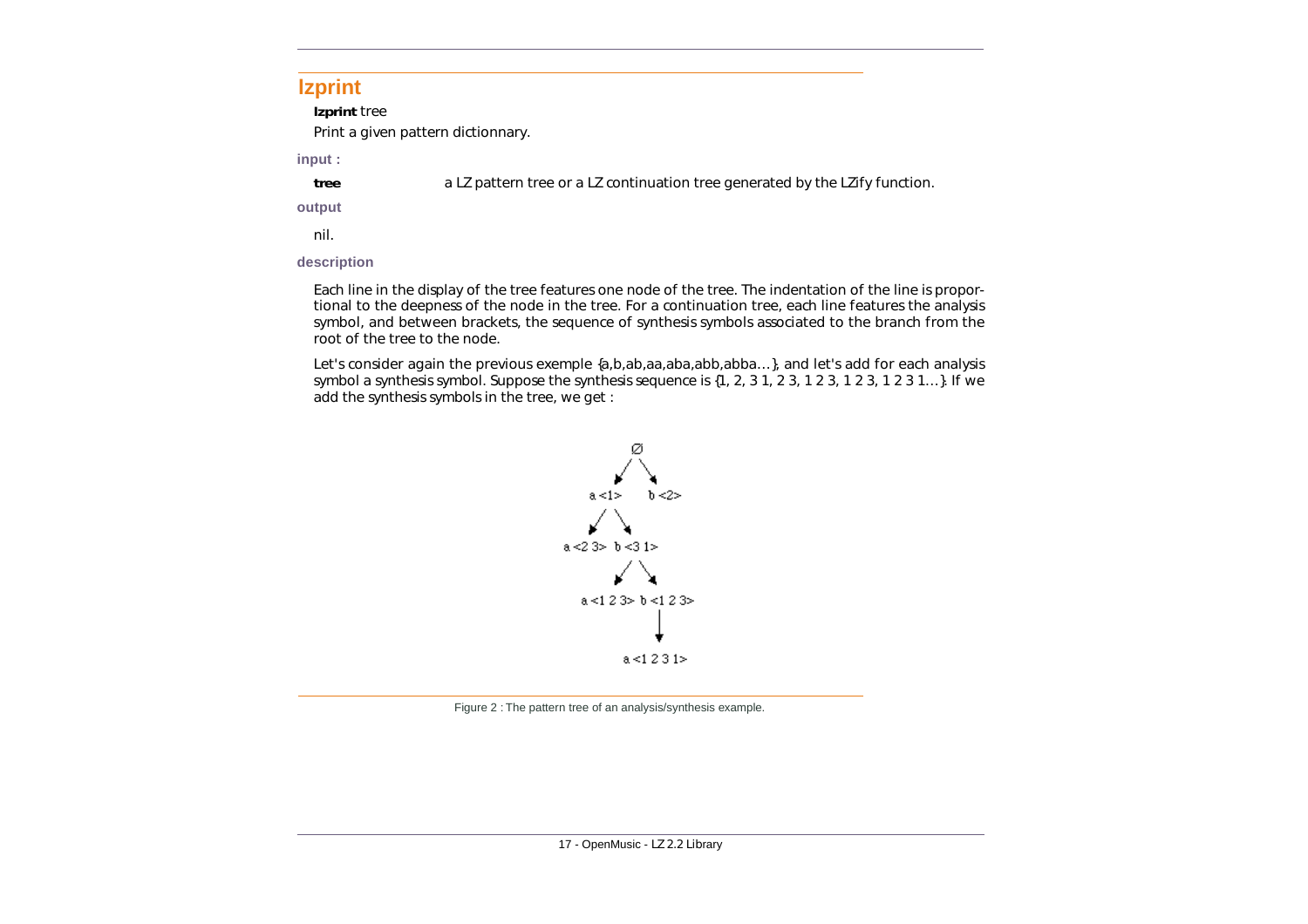So the result of *Lzprint* is :  $0$  <nil>  $a < 1$  $a < 23$  $b < 31$  $a < 123$  $b < 123$  $a < 1231$  $b < 2>$ 

The continuation tree is an optimized representation of the pattern tree : each branch is reversed, and for each node is featured all the possible continuations with corresponding number of iterations. For each continuation is presented, inside double brackets, a table associating each possible synthesis sequence with its possible continuations. The continuation tree of our previous example is :



Figure 3 : The continuation tree of previous example.

Its display in the Listener by *Lzprint* is :

 $0 \rightarrow (a : 6) \ll \text{nil} \rightarrow (1 \ 2 \ 3 \ 1 \ 1 \ 1) \rightarrow (b : 1) \ll \text{nil} \rightarrow (2) \rightarrow$ a -> (a : 1) << (2) -> (3) >> (b : 4) << (3) -> (1) >> << (1) -> (2 2 2) >> b.  $a \rightarrow (a : 1) \ll (1 2) \rightarrow (3) \gg (b : 2) \ll (1 2) \rightarrow (3 3) \gg$ b.  $a \rightarrow (a : 1) \ll (1 2 3) \rightarrow (1) \gg$ 

Then *Lzprint* writes the name of the default reconstruction function that has been defined in *Lzify* and that will be used by *Lzgenerate*.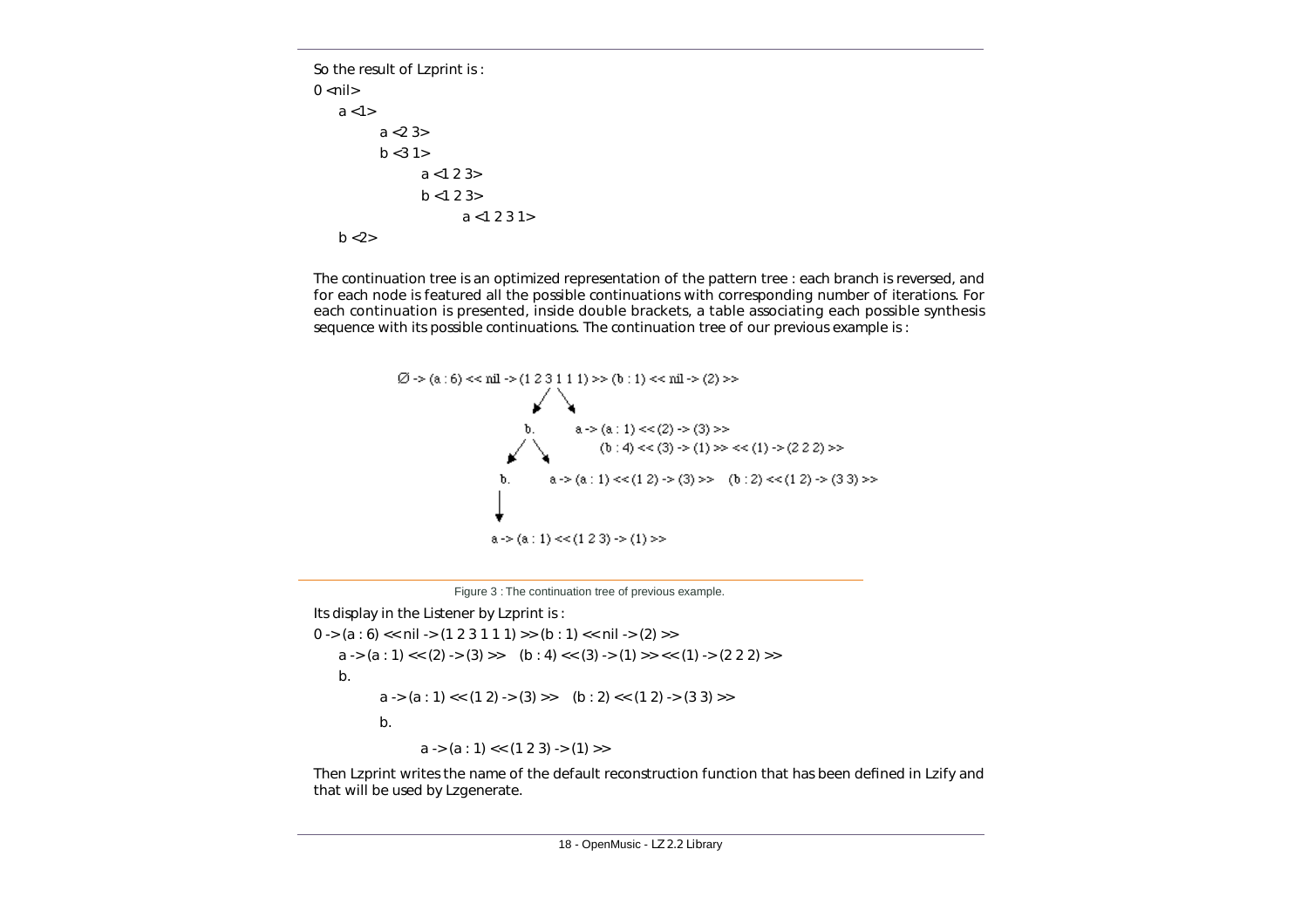### <span id="page-23-0"></span>**pstprint tree**

Print a given PST.

**input** 

tree a PST generated by the *PSTify* function.

**output**

nil.

### **description**

Cf. *lzprint*.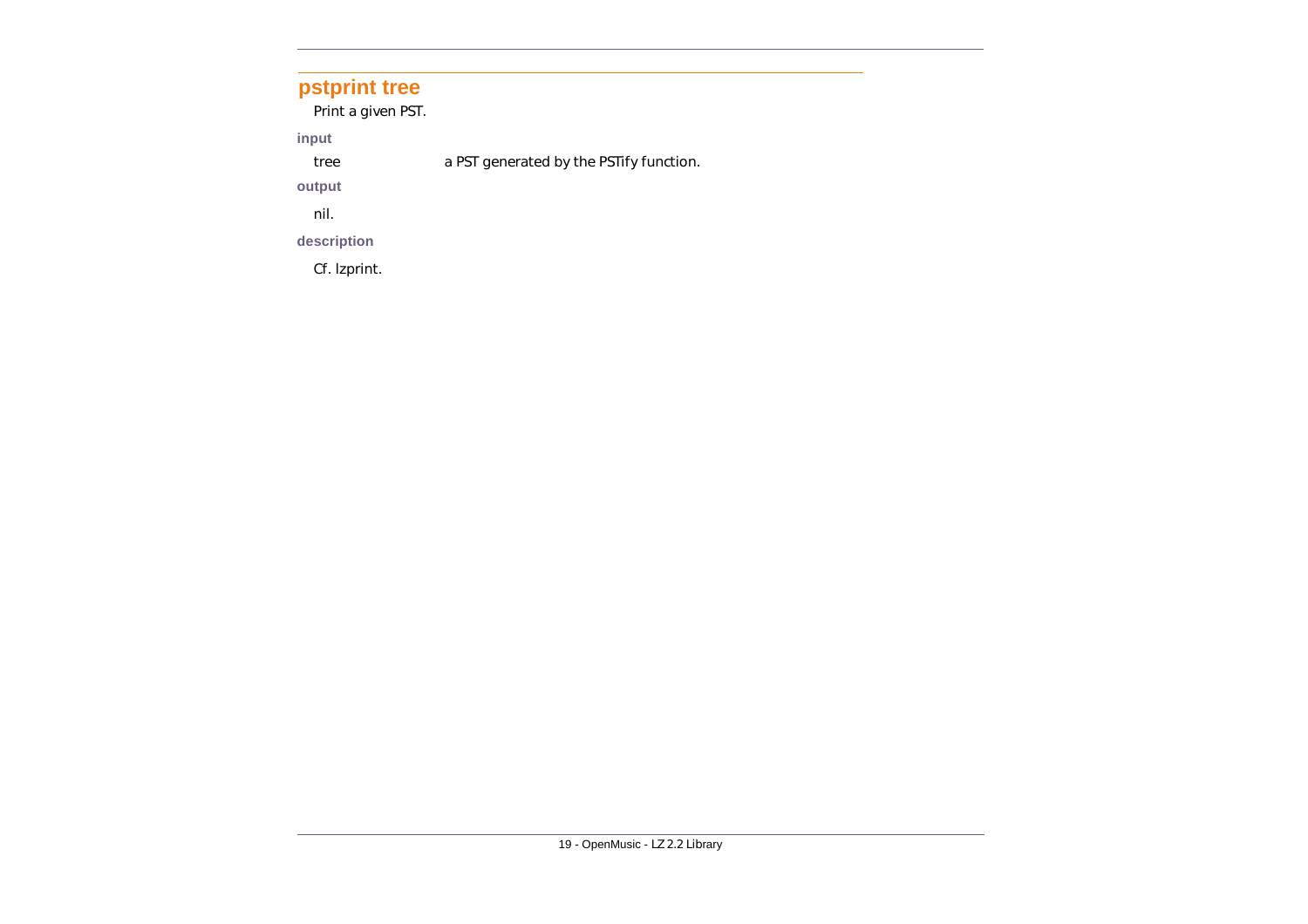### <span id="page-24-0"></span>**lzprintreconstr**

### **lzprintreconstr** *tree*

Indicates the *reconstr* function used by the continuation tree.

### **input**

**tree** a LZ continuation tree generated by the *LZify* function.

### **output**

nil.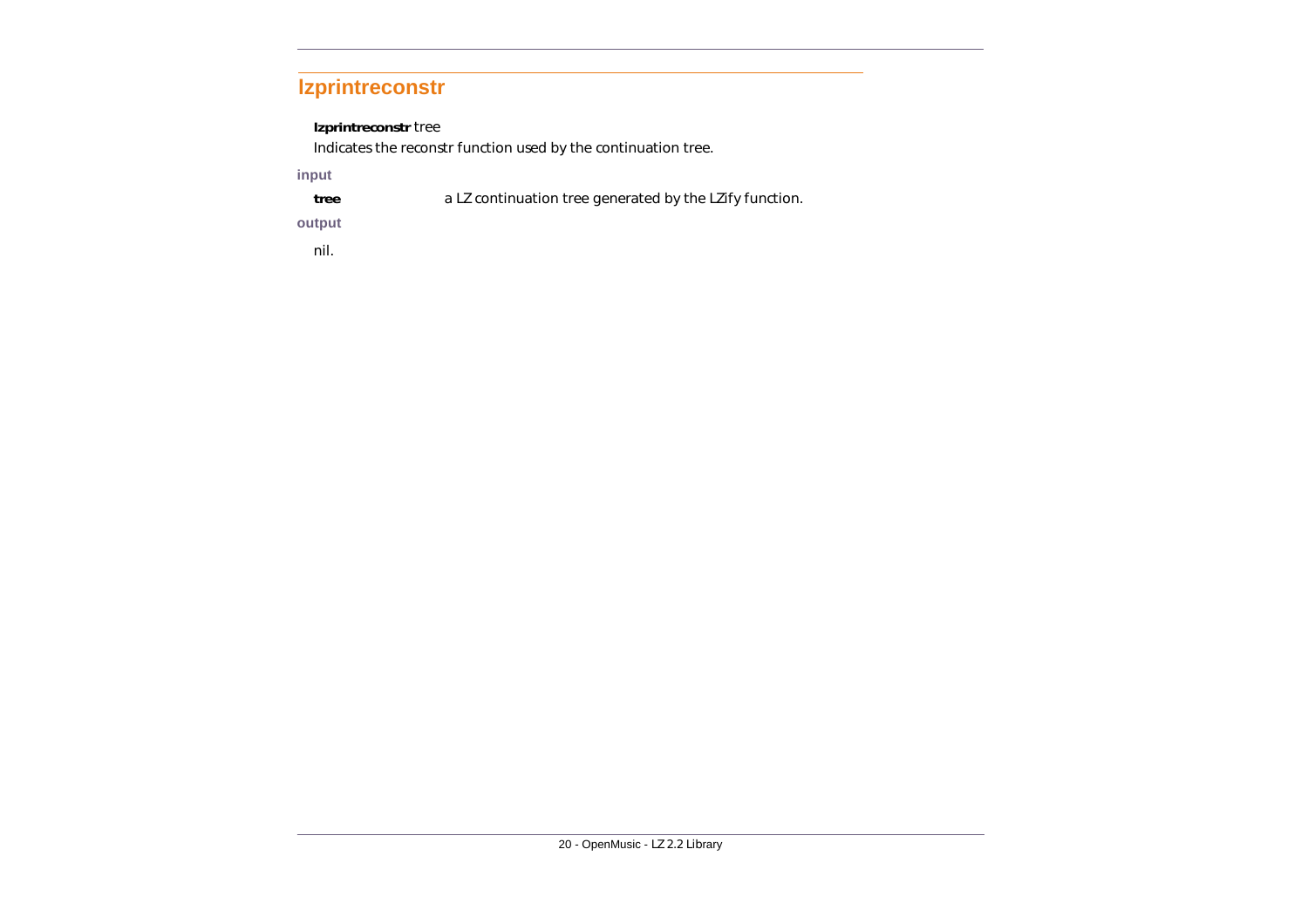### <span id="page-25-0"></span>**lzsize**

### **lzsize** *tree*

Finds the size (number of nodes) of the tree.

### **input**

**tree** a LZ continuation tree or pattern tree generated by the *LZify* function.

### **output**

nil.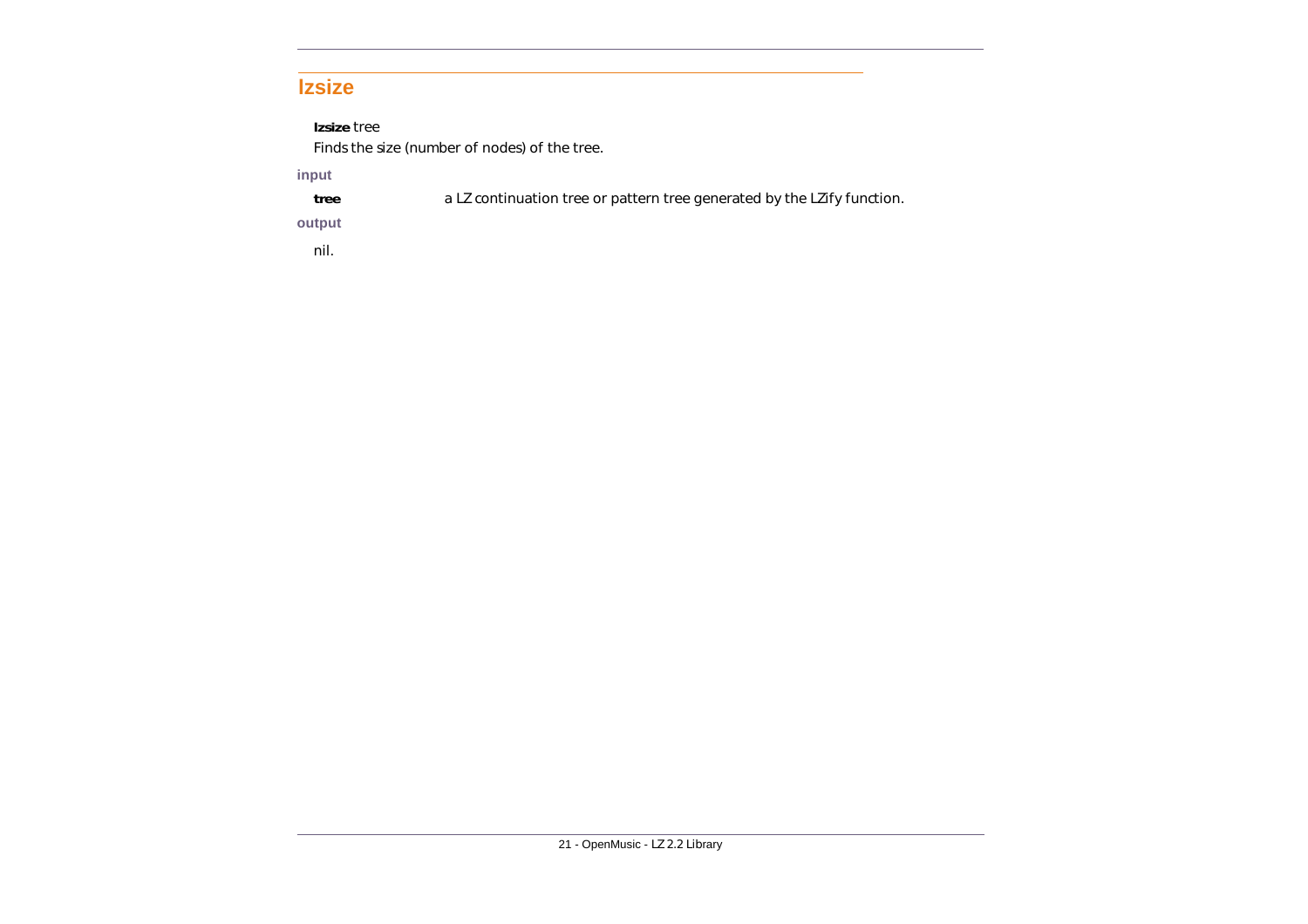### <span id="page-26-0"></span>**lzlength**

**lzlength** *tree*

Finds the lengths of the longest branch of the tree.

### **input**

**tree** a LZ continuation tree or pattern tree generated by the *LZify* function.

### **output**

nil.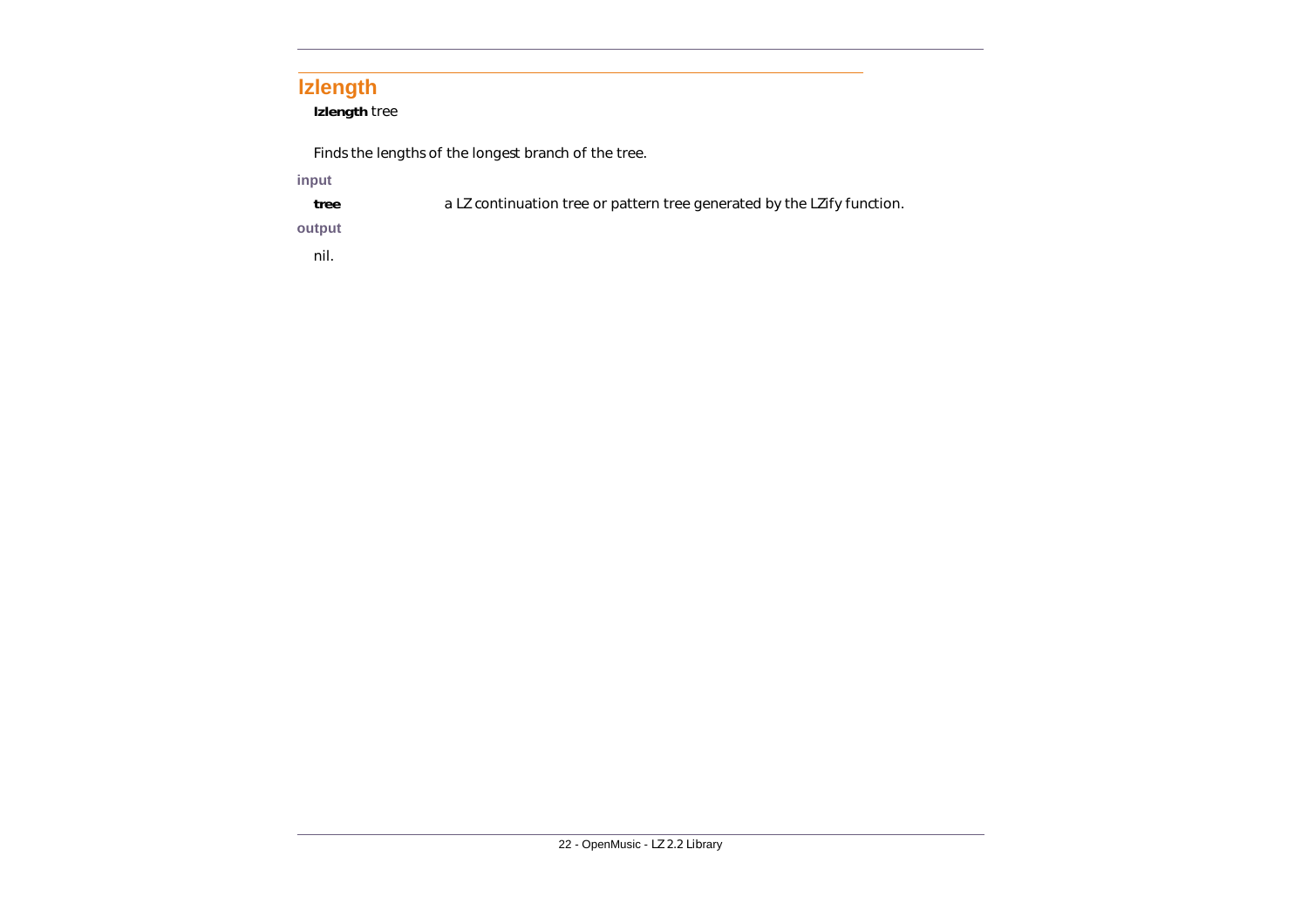### <span id="page-27-0"></span>**lzuntree**

**lzuntree** *tree (delay)*

Appends all the patters of a given pattern dictionnary, separating one from each other by a delay.

**input** 

- **tree** a LZ continuation tree or pattern tree generated by the *LZify* function.
- **delay** delay time between branches.

### **output**

A sequence of patterns.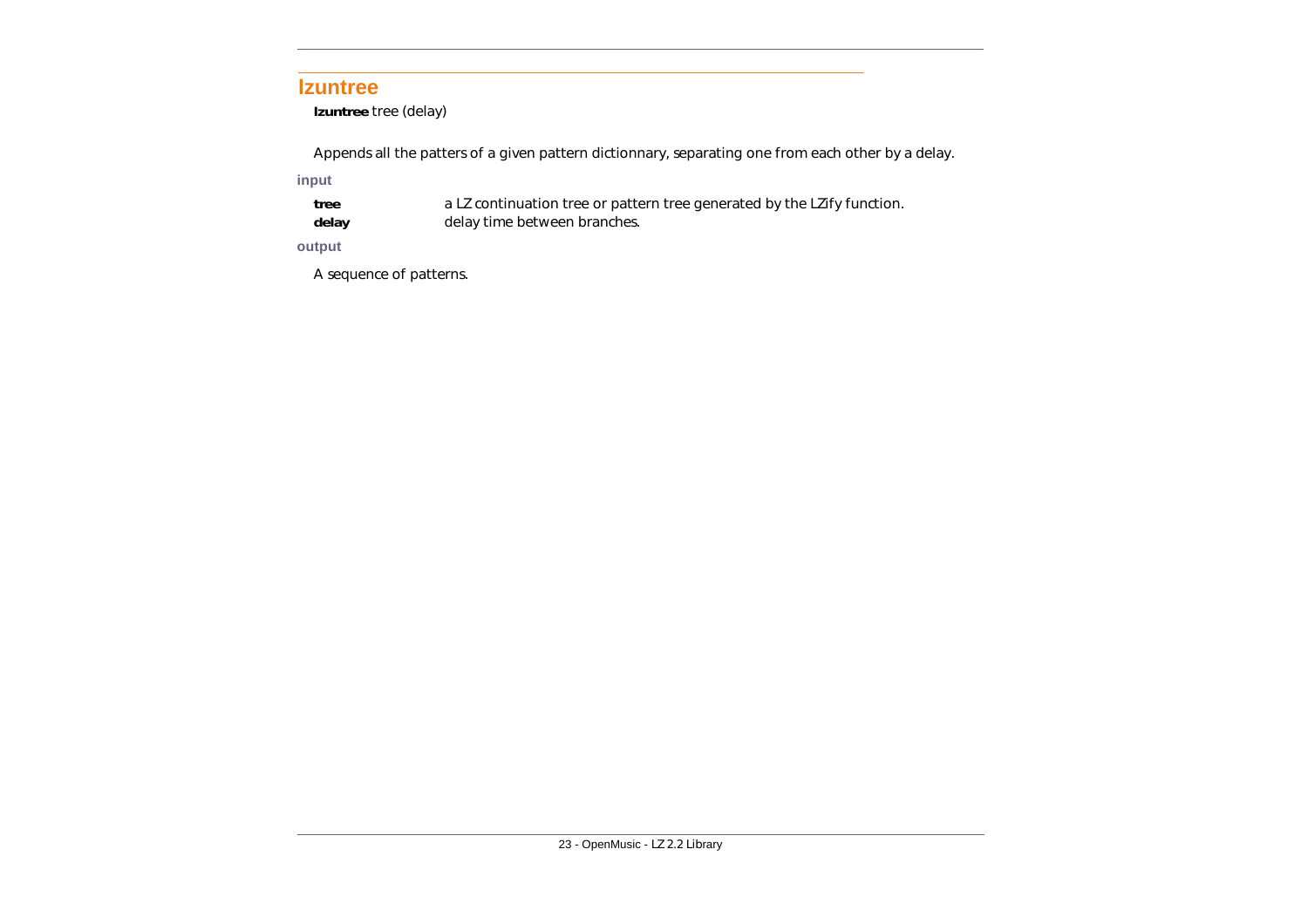### <span id="page-28-0"></span>**crop**

**crop** *midi-info begin end*

Crops the Midi Info from time <begin> to <end>

**Inputs**

**midi-info** a list given by the mf-info box **begin, end** integer in ms

#### **output**

a list in the same format than given by mf-info box (or the output of a MidiFile)

Crops the Midi data from time *begin* to *end*, and delivers a list in the same format than given by mfinfo box : (midicents, onset-time(ms), duration(ms), velocity, channel)

This list can serve as input to the box *midi->cross*.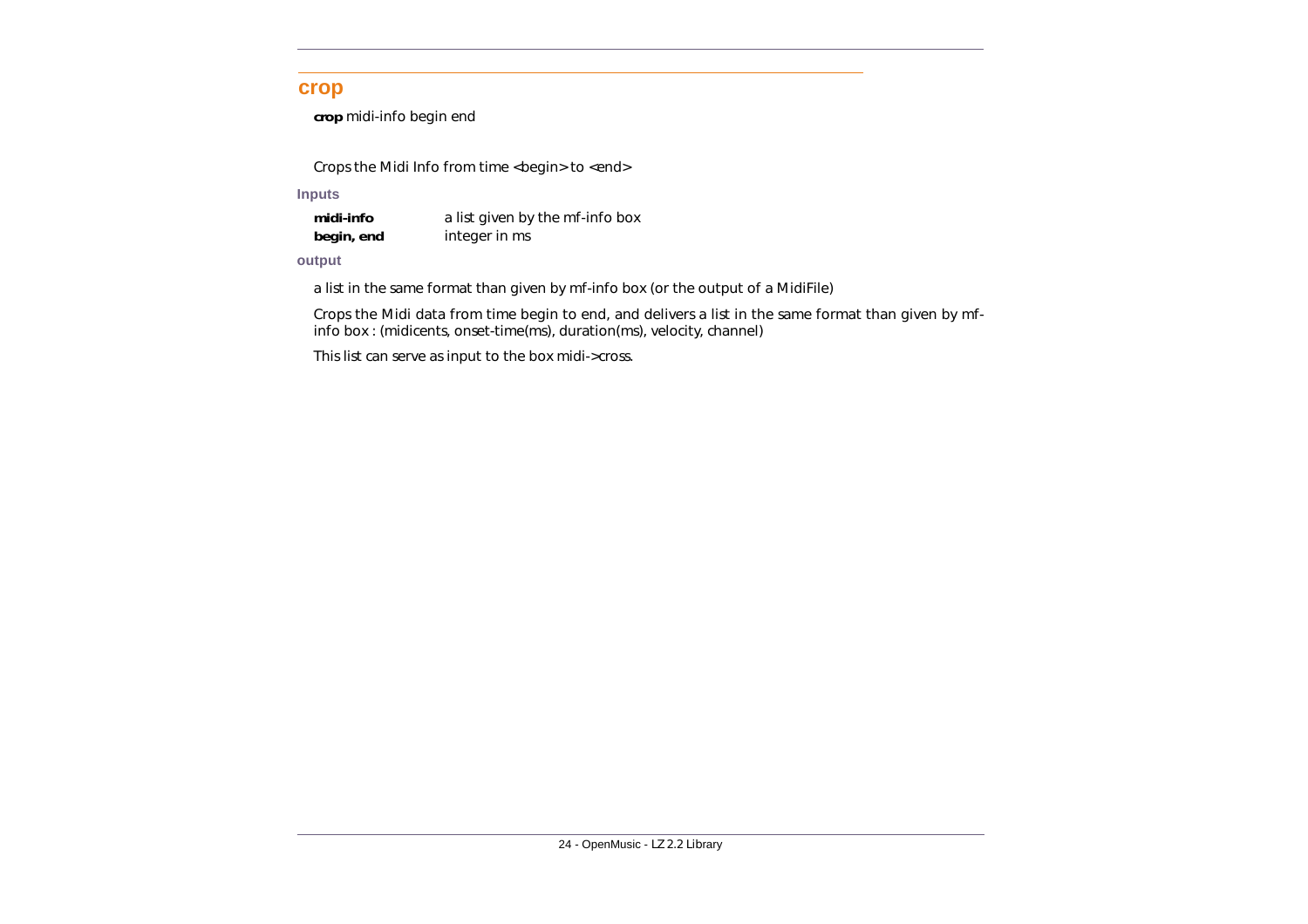### <span id="page-29-0"></span>**timescaler**

**timescale**r *midi-info scaler*

Time scales the Midi info by <scaler>

**Inputs**

| midi-info | a list given by the mf-info box |
|-----------|---------------------------------|
| scaler    | a float number $> 0.0$          |

#### **output**

a list in the same format than given by *mf-info* box (or the output of a MidiFile)

Time scales the Midi data by coefficient *scaler* and delivers a list in the same format than given by mfinfo box : (midicents, onset-time(ms), duration(ms), velocity, channel)

This list can serve as input to the box *midi->cross*.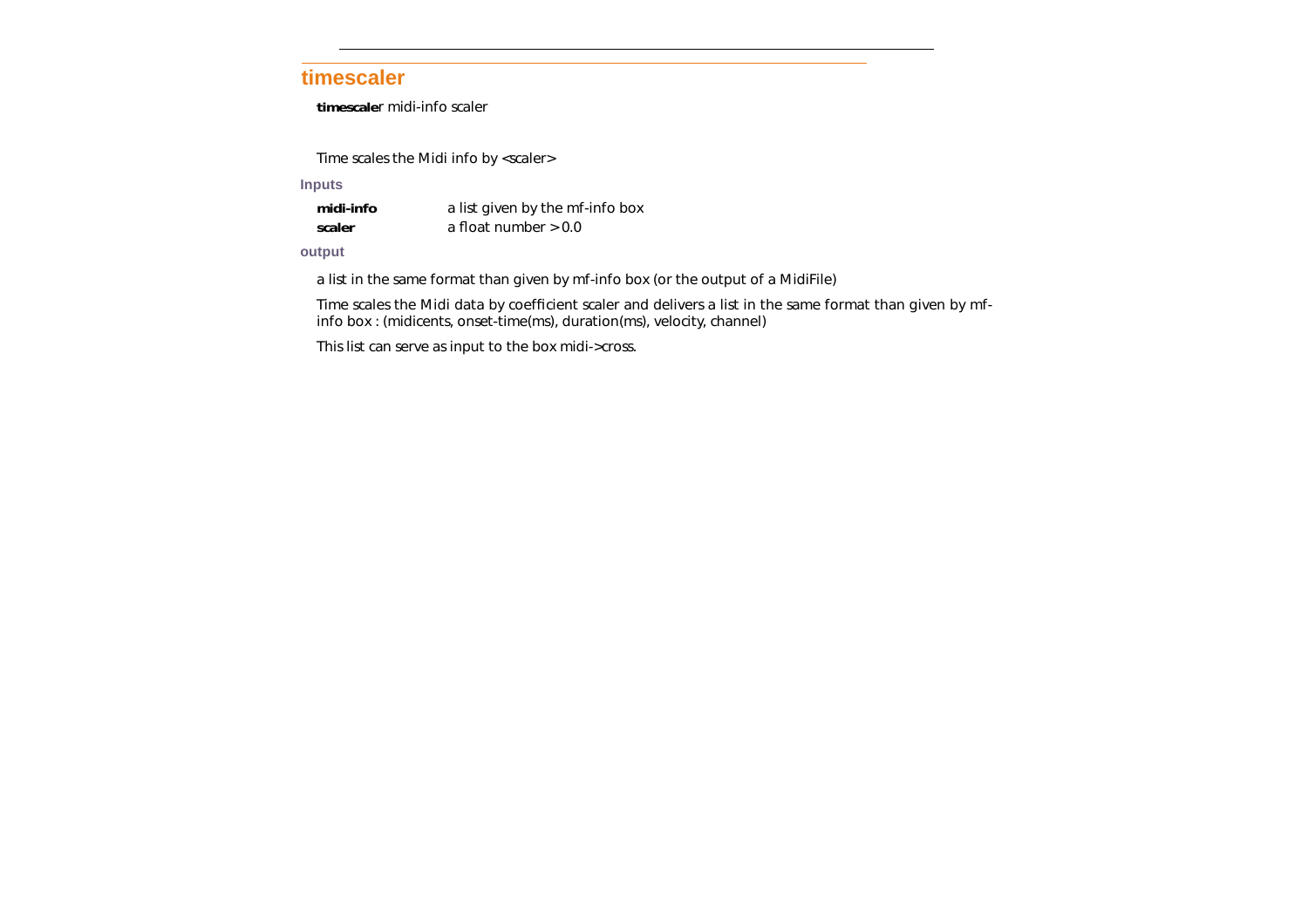### <span id="page-30-0"></span>**transposer**

**transposer** *midi-info offset*

Transposes the Midi information (given by mf-info) by *offset* semitones

**Inputs**

| midi-info | a list given by the mf-info box (or the output of a MidiFile) |
|-----------|---------------------------------------------------------------|
| offset    | an integer                                                    |

#### **output**

a list in the same format than given by mf-info box.

Transposes the Midi data by offsett <offset> in semitones and delivers a list in the same format than given by mf-info box : (midicents, onset-time(ms), duration(ms), velocity, channel)

This list can serve as input to the box *midi->cross*.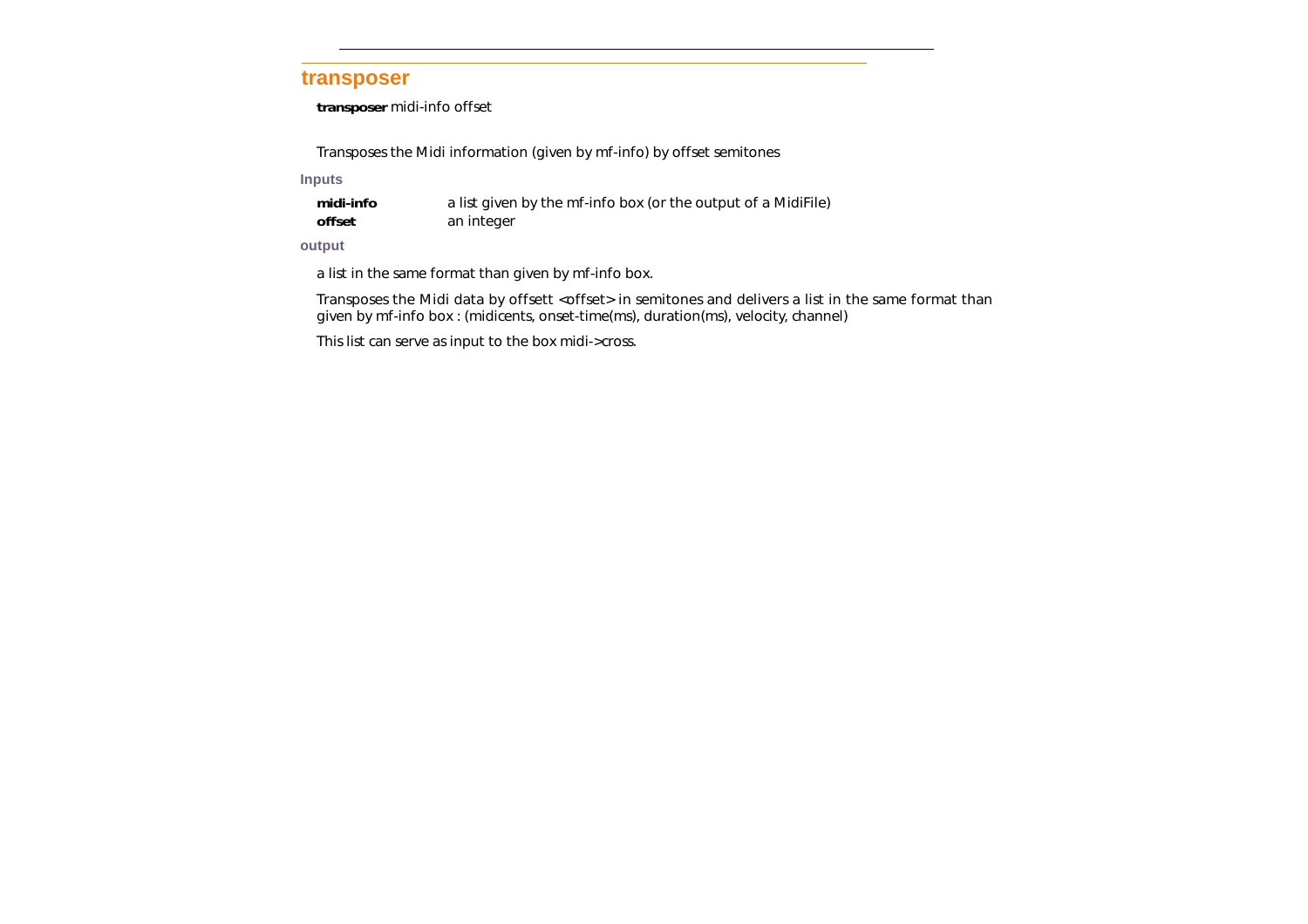# <span id="page-31-0"></span>**3 LIBRARY TUTORIAL**

Three sample patches are provided with the LZ library. They will be found on the workspace window of OpenMusic, in the folder « LZ examples ». If they are not found there, please go to the finder and open the folder

OM x.x : User Library : LZ x.x :

then drag the folder « LZ examples » from there to the WorkSpace window.

Note that all the patches use MidiFiles. The first time a patch is open, OpenMusic will issue a dialog box and ask you to locate the MidiFile. The sample MidiFiles are all located in the folder

OM x.x : User Library : LZ x.x : LZ examples

Nearly all these example patches take one or several Midifiles, compute a pattern dictionary using Lzify, then compute a variant of the Midifile using Lzgenerate, and send it to a chordseq. When using several MidiFiles, the variant is really a structural interpolation between them.

Example 1 : Basic of LZ.

Example 2 : Improvement of example 1.

Example 3 : Avoiding excessive repetitions.

Example 4 : Analysis of a set of several midi files.

- Example 5 : The analysis / synthesis information.
- Example 6 : Information about the result of the LZ analysis.

Example 7 : The options of Lzgenerate.

Example 8 : Some examples of constraints.

new ! Pst : Basic of PST.

Pst vs Lz : Comparison between PST and LZ.

Virtual Corea : LZ example with Corea improvisation.